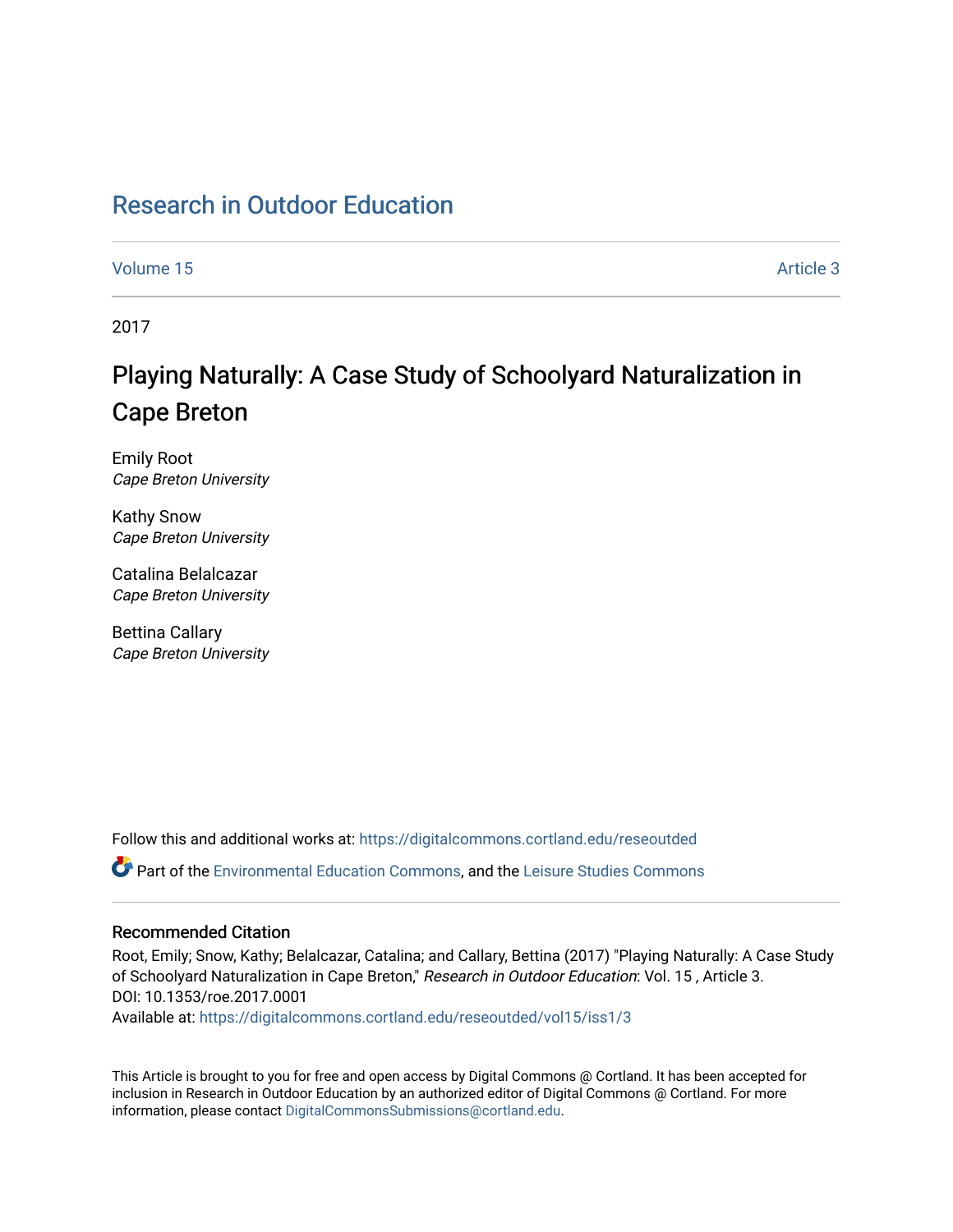Research in Outdoor Education 2017, Vol. 15, pp. 1–20 Root et al.: Playing Naturally: A Case Study of Schoolyard Naturalization in Cape Breton

## **Playing Naturally**

A Case Study of Schoolyard Naturalization in Cape Breton

Emily Root Kathy Snow Catalina Belalcazar Bettina Callary

#### **Abstract**

Transforming schoolyards into naturalized areas enhances play and nature connection (Dyment, 2005), increases repertoires of outdoor activities, and promotes resilience (Chawla, Keena, Pevec & Stanley, 2014). Employing photovoice and conversational interviews, this study examines children's perceptions pre- and post- playground naturalization at an elementary school in Cape Breton, Nova Scotia, Canada. Themes from data analysis include: engagement with nature, and desire for more nature; physicality and movement; built and natural play features; and risk, rules, and well-being. Drawing on existing literature in the fields of schoolyard greening and naturalization, the study discusses benefits and complexities for future consideration in similar contexts.

**Keywords:** playground naturalization; schoolyard greening; nature play; child-nature relations

**Emily Root**, Department of Communities and Connections, Cape Breton University; **Kathy Snow**, Department of Education, Cape Breton University; **Catalina Belalcazar**, Bachelor of Arts Community Studies student, Cape Breton University; **Bettina Callary**, Department of Communities and Connections, Cape Breton University.

Address correspondence to Emily Root, Cape Breton University, 1250 Grand Lake Road/P.O. Box 5300, Sydney, NS, B1P 6L2, Canada. Phone: 902-563-1889 Email: Emily\_root@cbu.ca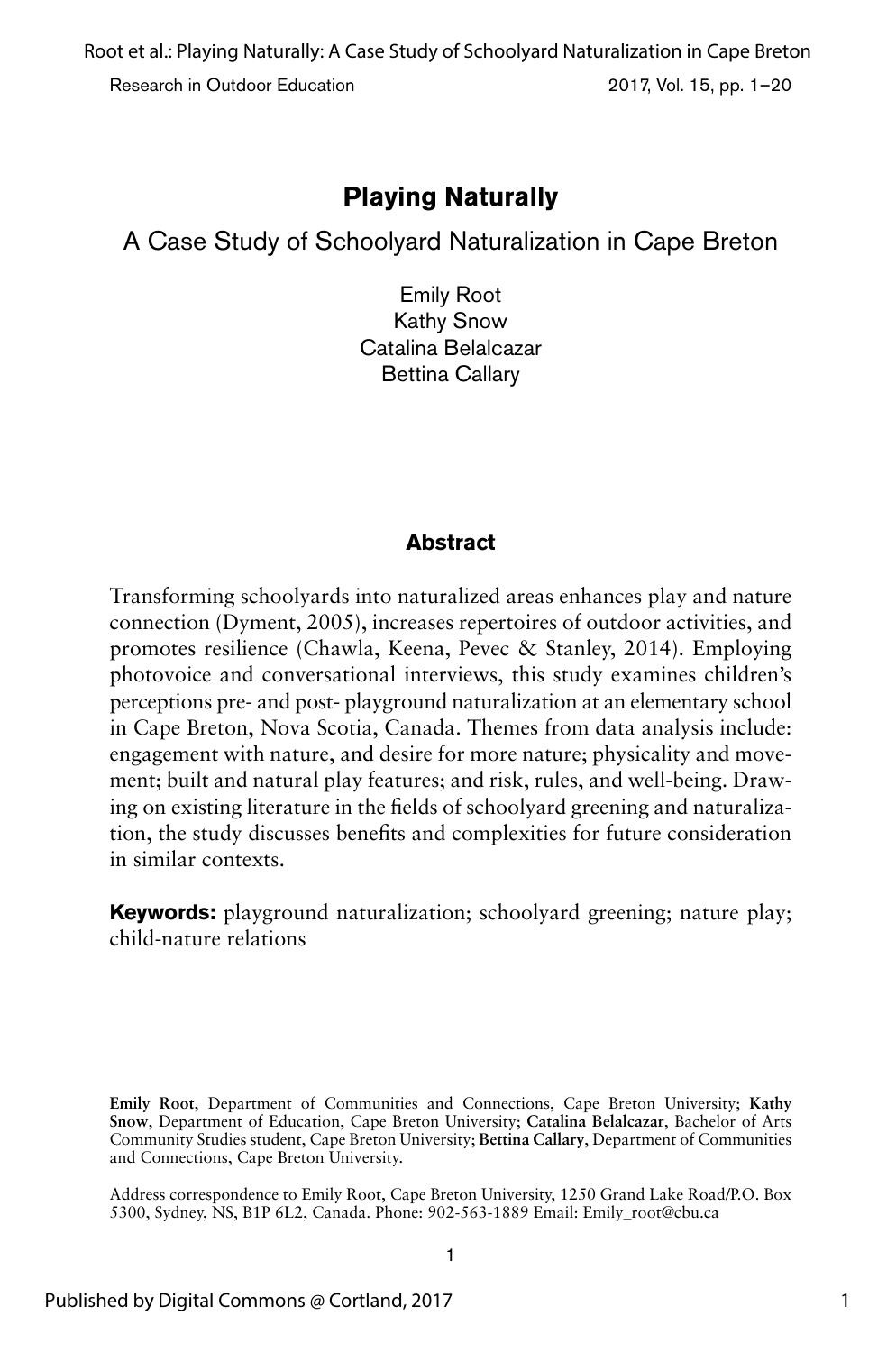#### **Introduction**

Children need access to nature in the outdoors. Yet, amidst increasing technological entertainment, organized programming, and the resulting decreased time for free play in the outdoor world, children often remain disconnected from nature.<sup>1</sup> Schoolyard greening and naturalization initiatives are attempting to confront this disconnect. However, such initiatives are not prolific in Cape Breton, Nova Scotia, Canada.

In response to the evident disconnect between children and nature, the Hillview (pseudonym) Elementary Home and School Association (HHSA), in Cape Breton, undertook an ambitious project to naturalize the schoolyard in 2014. Their aim was "to support active, healthy living; healthy childhood development; partnerships and social cohesion; community facility development; and improved knowledge/environmental stewardship through connecting children and families with outdoor activities, gardening, and facilitating engaging experiences with nature" (HHSA, 2017).

As the naturalization initiative began to take shape, the HHSA became interested in understanding and documenting the ways that students perceived and engaged with the original playground, and how those perceptions and use would change once the naturalized space had been installed. Equipped with these research queries, members of the association reached out to researchers at Cape Breton University to establish a research partnership.

Following a large-scale fundraising initiative, the playground was fully transformed. Grassy knolls replaced flat concrete areas; wooden features (both built and more natural) replaced tired commercial play structures; and trees and gardens added shade, greenery, and contemplative spaces. To accommodate a variety of student and parent interests, well-used playing fields were left intact and several smaller commercial play features were added.

1. The authors acknowledge that multiplicity exists within academic scholarship about what counts as "nature" or as "natural." However, a full overview of that debate is beyond the scope of this article. We use the term "nature" as it is typically understood in common discourse of children, that is: grass, trees, puddles, birds, flowers, etc. It refers to elements that contrast built/synthetic features such as concrete walls, paved ground, brightly painted metal structures, etc. Furthermore, we contend that nature is more plentiful in the outdoors than indoors, and that nature tends to be sparse in conventional schoolyards.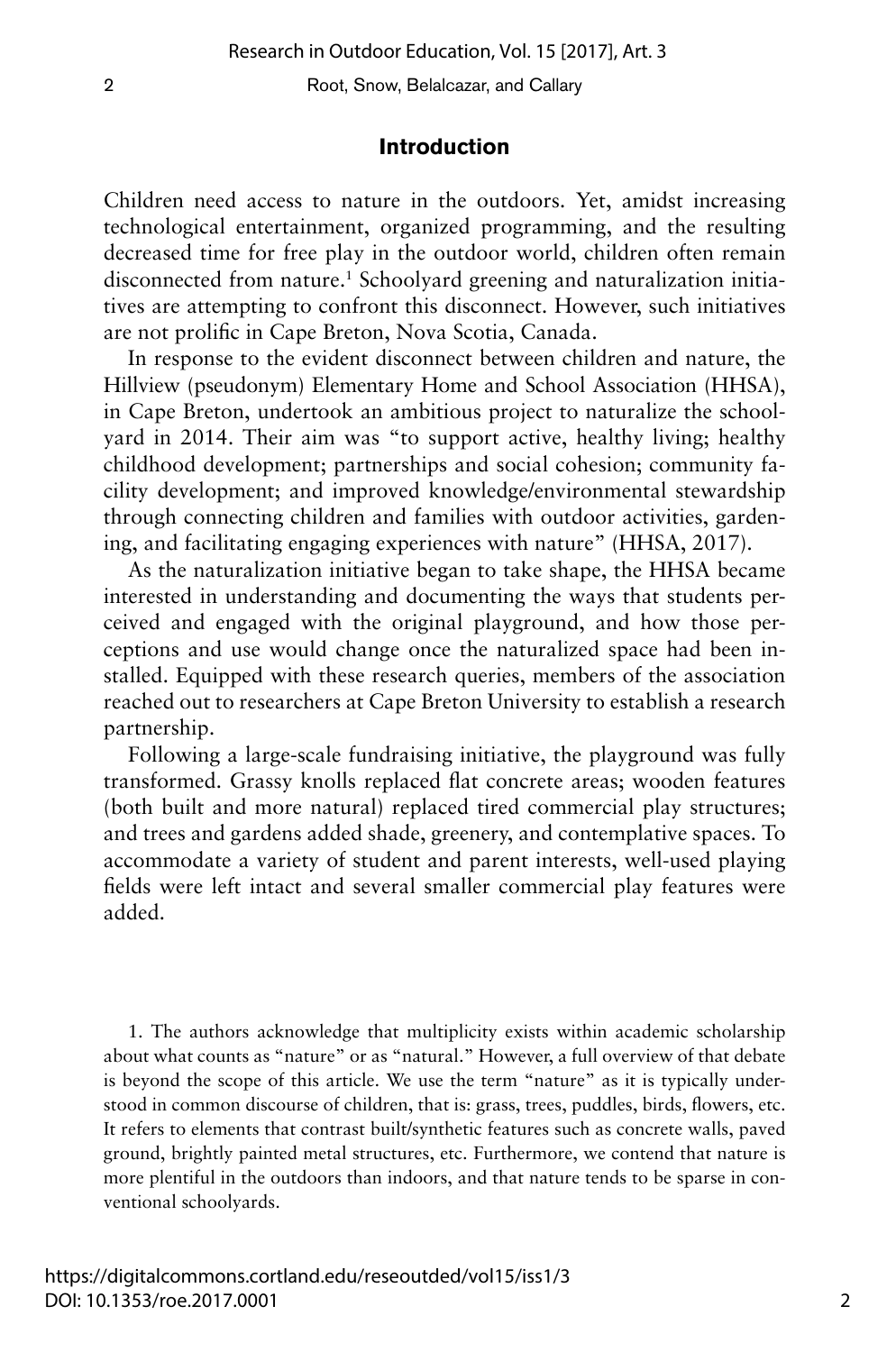This case study explores elementary school student perceptions and experiences in their playground both before and after it was transformed into a more naturalized space—to a space constructed with "nature in mind."2

#### **Review of Literature**

#### Benefits of Outdoor Play

Human affinity for the outdoors is historically rooted and genetically programmed (Roszak, Gomes, & Kanner, 1995). In general, when given the option, children often choose to be outdoors (Schultz, Chiver, Tabanico, & Khazian, 2004). We argue that educators and parents should honour and nurture this natural affinity because of the many significant benefits to children's health and overall development that are associated with spending time in nature and interacting with other living organisms. For example, natural green areas encourage unstructured play and promote both physical activity and motor skill development (Chawla, Keena, Pevec, & Stanley 2014; Hamarstrom, 2012; Lucas & Dyment, 2010; Taylor, 2011). Further, nature buffers the impact of life's stresses, helping children deal with adversities (Wells & Evans, 2003), and leads to a strong sense of self and sense of belonging (Austin, Martin, Mittelstaedt, Schanning, & Ogle, 2009). Access to nature even benefits children's sense of wonder, motivating lifelong learning and overall well-being (Taylor, 2011). Some scholars suggest that children with access to nature possess a positive environmental ethic and are more compelled to protect natural environments (Moore & Cosco, 2000; Shultz et al., 2004). Nature access has also been linked with positive socialization because it tends to promote: collaborative play (Chawla et al., 2014; Natural Leaning Initiative [NLI], 2012); the development of genderneutral and non-competitive interactions (Lucas & Dyment, 2010); and independence, autonomy, and confidence (Dyment & Bell, 2007; Fjortoft and Sageie, 2000; Shultz et al., 2004; White & Stoecklin, 1998).

2. We used the phrase "built with nature-in-mind" to refer to features and structures that were either a) not very-natural but nonetheless drew children towards surrounding nature, or b) structures/features built with materials that were less-processed or lesssynthetic than typical similar commercial structures (i.e., a climber built with rough-cut logs in comparison to a painted steel structure).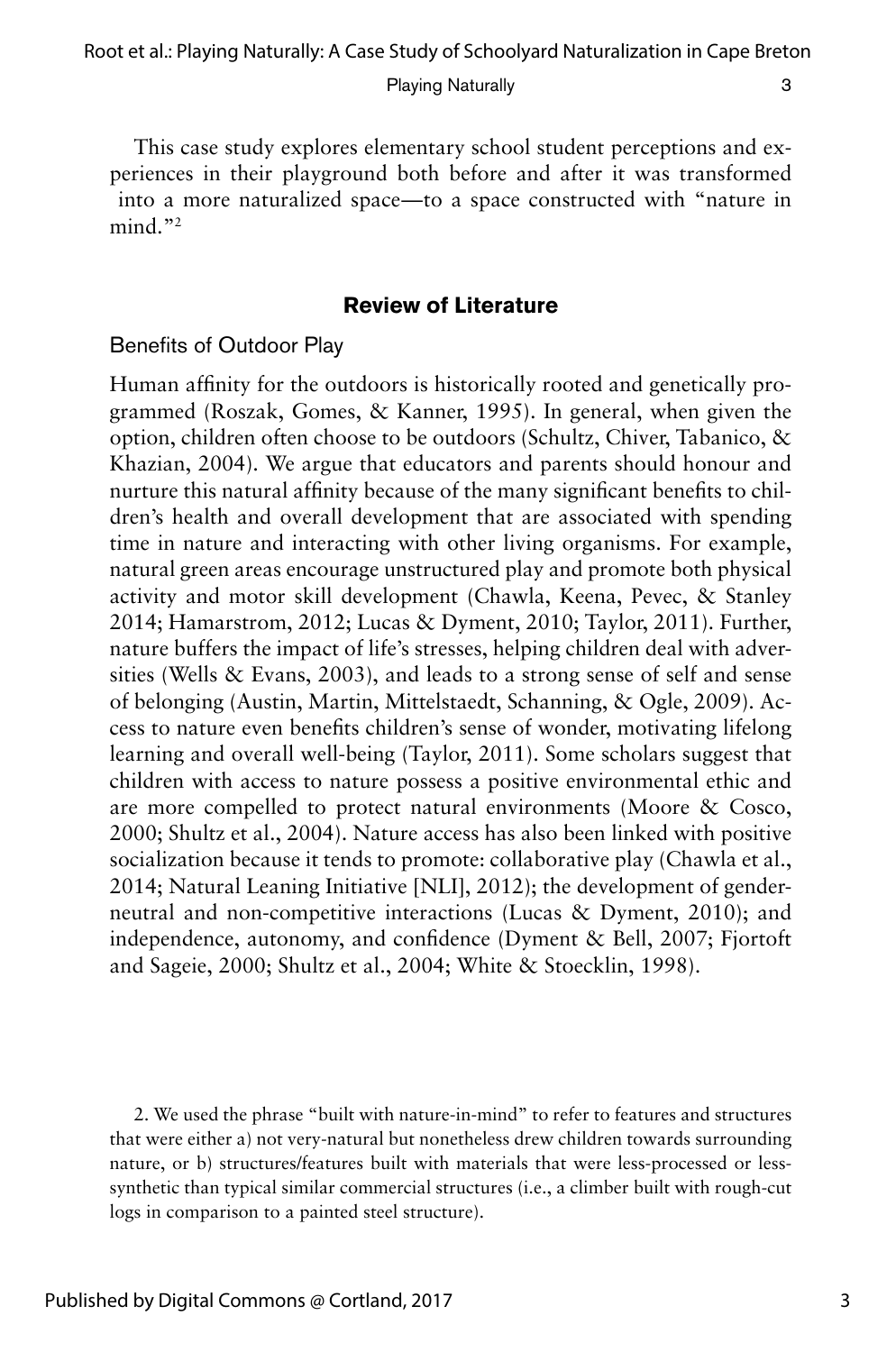#### Trends of Nature Disconnection at Home and School

Despite the benefits that children reap from being engaged in nature, contemporary physical and social play environments tend to encourage sedentary and indoor lifestyles—ones that are thus disconnected from the outdoor world (Hamarstrom, 2012; Muderrisoglu & Gultekin, 2015; Rautio, 2012). Children are increasingly enticed by electronic technological innovation, and this greater screen time means that they are becoming less familiar than previous generations with the outdoors (Clements, 2004; Hamarstrom, 2012; NLI, 2012). In Clements' (2004) research, 85% of surveyed mothers identified watching television and playing video games as the primary reasons that their children chose to stay indoors. Seventyseven percent also expressed that their child's time in contact with nature was largely restricted to school hours since they were not able to spend parent–child time together in the outdoors (Clements, 2004). Children's disconnect from nature means that they are developing unfounded fears about nature, they are lacking opportunities to be physically active, and they are generally uneducated about the natural world and its importance (Chawla et al., 2014; Clements, 2004; Lucas & Dyment, 2010).

Because children spend large portions of their young lives in formal educational environments, schools and educators may have some responsibility to reconnect children to nature (Lucas & Dyment, 2010; Muderrisoglu & Gultekin, 2015; Wee, Mason, Abdilla, & Lupardus, 2016). However, barriers to nature engagement exist at schools as well. Many primary schools are located in urban or semi-urban neighbourhoods, which reduce children's access to natural or wild spaces (Taylor, Wiley, Kuo, & Sullivan, 1998; Tranter & Malone, 2004). School grounds are often fenced off for safety, and are predominantly made of cement (Lucas & Dyment, 2010). Furthermore, educators who may be interested in planning outdoor field trips often face seemingly unsurmountable red tape, including paperwork, liability issues, safety inquiries, parental worry, and high costs (Dyment, 2005; Wee et al., 2016). The fact is that students often spend rainy days indoors, and are limited on sunny days by fenced-in yards that are concrete-dominant. This reality leaves educators with limited ways to help reconnect children to nature (Chawla et al., 2014).

#### Possibilities for Children to Encounter Nature

Parental organizations, schools and boards both in Canada and worldwide have been moving towards playground naturalization as part of the progressive education movement of the 1930s. According to Evergreen, a Toyota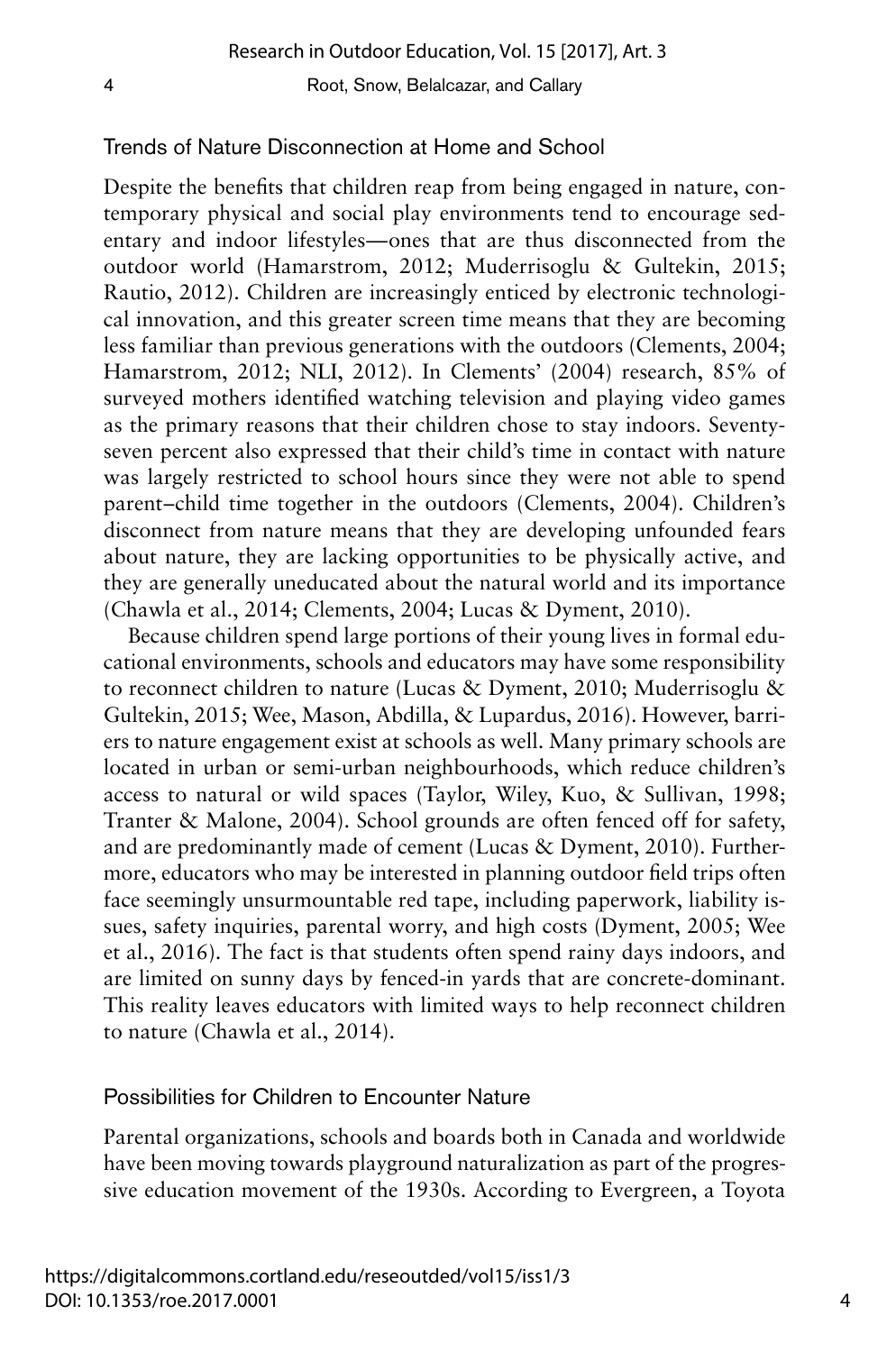sponsored fund for school naturalization, as of the year 2000 approximately 10% of Canadian schools were involved in school playground naturalization projects of varied scales (Raffan, 2000). Schoolyard naturalization3 occurs when the community works to improve the physical playground environment and re-establish abundant nature (Lucas & Dyment, 2010). It refers to the transformation of barren, cement-dominant, and rather uninviting school playgrounds into more natural environments by adding trees, hills, logs, rocks, ponds, gardens, and other natural elements (Dyment & Bell, 2007; Lucas & Dyment, 2010). Thoughtfully designed, multipurpose uses for school ground structures, fields, and natural features have had positive impacts on the ways that children use the space, as well as on the value they place on the natural environment (Wee et al., 2016). In greened school grounds, children appear to be engaged in greater physical activity, and they have increased opportunities to diversify their play (Dyment, Bell, & Lucas, 2009; NLI, 2012; Mygind, 2007; Schneller et al., 2017). Natural play spaces at school help children to maintain a connection with nature from a young age, promoting future generations who are interested in preserving nature (Moore & Cosco, 2000; Schultz et al., 2004).

## Seeking Children's Perspectives and a Unique Context

Research has shown that naturalized school grounds are "broadening the idea of community development to include interpersonal and place-based relationships" (Austin et al., 2009, p. 438). While greening initiatives aim to provide alternatives to increased urban sprawl and offset children's tendency to choose indoor, sedentary activities, there is limited research considering children's perceptions of the impact and implications of school ground naturalization initiatives (Fjortoft & Sageie, 2000; Hamarstrom, 2012). Understanding children's perceptions of naturalized playgrounds is important for continued successful implementation of such spaces (Muderrisoglu & Gultekin, 2015; Tranter & Malone, 2004). Moreover, this understanding is vital because, we argue, children are autonomous people who have the right to assess and call to modify the spaces at their schools, where they spend most of their waking hours.

3. Terms such as "schoolyard greening," "naturalization," and "restoration" are used variably to describe playground transformations. Following [name of school]'s example, our study uses the term "schoolyard naturalization" to describe what was done to modify that school's outdoor playing areas. However, literature citations maintain original, related terms.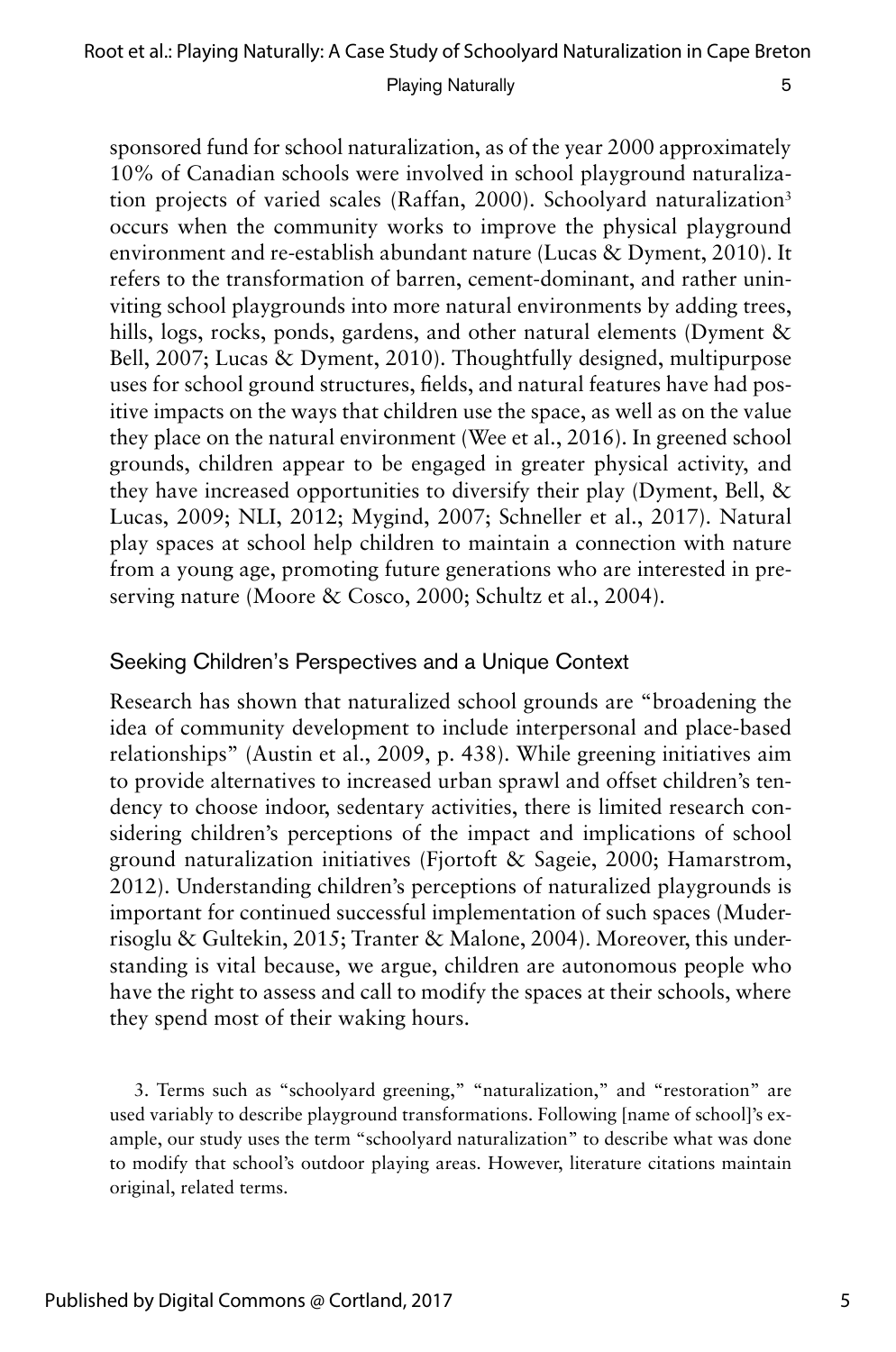Furthermore, as a place-based learning initiative, it is also important to explore specific environments to provide practical, research-based recommendations to communities. There is no research on naturalized playground initiatives in the relatively small post-industrial community of Sydney in the Cape Breton Regional Municipality in Nova Scotia, Canada. There remains little understanding about the impacts of this type of initiative in Sydney.

#### **Statement of Purpose**

Guided by the collaborative interests of the Hillview School community and the researchers, the purpose of this study is twofold. First, we aim to explore the benefits and complexities of a naturalized schoolyard with a specific focus on students' experiences and perceptions. Second, we aim to document and share the story of this schoolyard naturalization process with the school community and broader local and educational communities. Our intent is to provide a case study that may support and inform future schoolyard naturalization projects in our local community. We also intend to expand the literature about schoolyard naturalization to include the unique context of a post-industrial community situated in Atlantic Canada, which may be relevant to communities comprising similar demographics.

#### **The Case of Hillview Elementary School, Cape Breton Island, Nova Scotia**

Cape Breton Island is located on the northern tip of Nova Scotia (NS), Canada, and is best identified by its rugged landscape. With the highlands on the north of the island (the highest elevations found in Atlantic Canada), a large saltwater lake at its centre, and a jagged coastline, the place fosters a sense that one is standing on a rock that has been forcefully thrust out of the sea. Just over 70% of the island's population lives in the Cape Breton Regional Municipality, seven formerly independent towns that, on account of the area's population decline, are now amalgamated into one region with a centralized government. The area has seen a decline in population with the closure of the industrial activities it was once famous for: steel production and mining. In fact, visitors to the area from as late as the 1990s would likely remember it as home to the tar ponds, one of Canada's most notorious environmental disaster sites.

Much, however, has changed. The tar ponds are gone and, over the last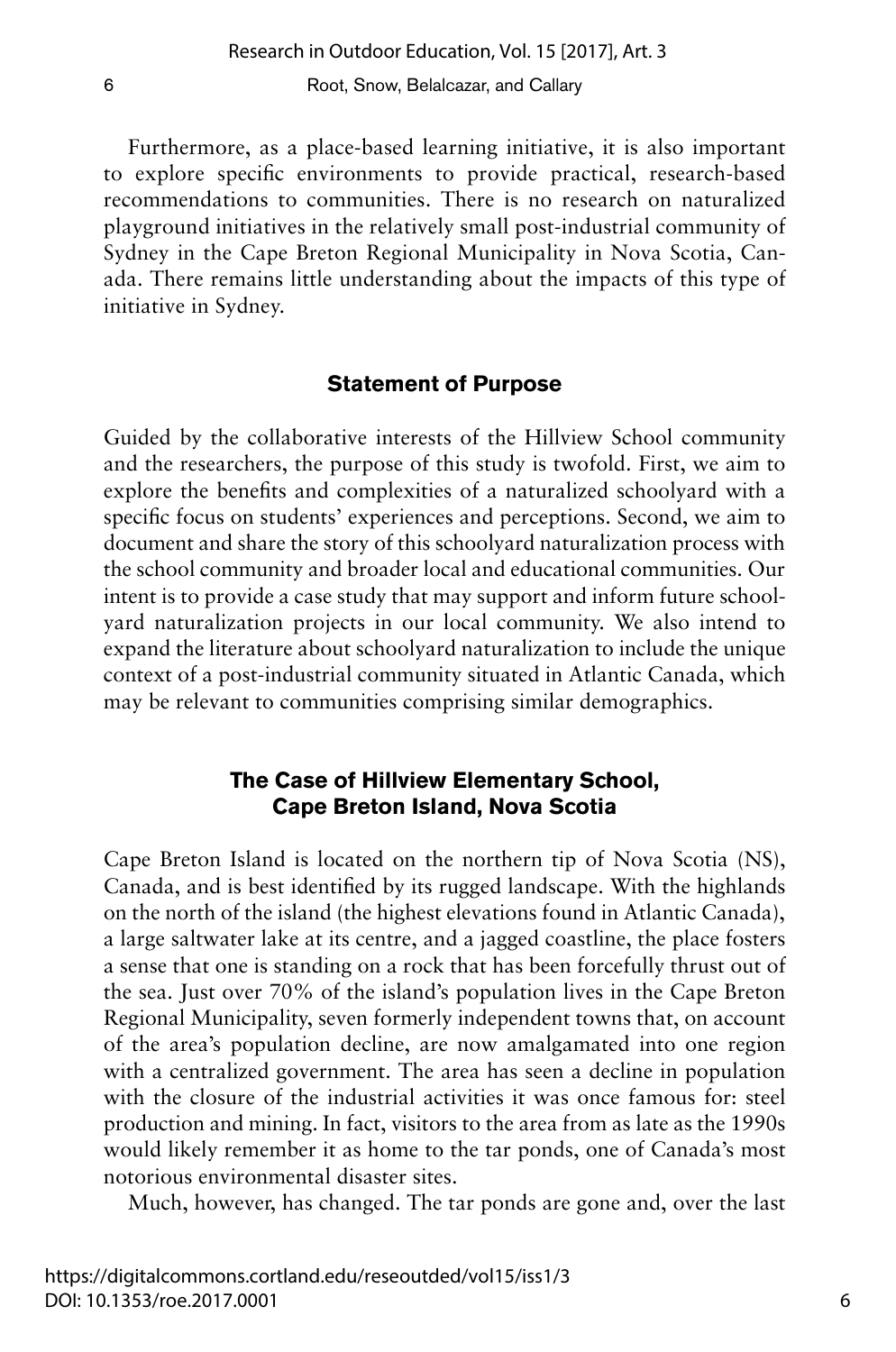decade, the area has become Canada's largest environmental remediation project to date, redeveloped as a large central community park. The development of, and support for, local organizations such as The Atlantic Coastal Action Project (ACAP) Cape Breton and New Dawn Centre for Social Innovation signal the strong local commitment to ongoing socioecological revitalization efforts. Perhaps these instances of positive community transformation foreshadowed the inspiration of members of the Hillview Home and School Association (HHSA) to begin to re-imagine their children's play area at school.

Hillview Elementary is a kindergarten to grade 5 school<sup>4</sup> with approximately 285 students. Most (though not all) students at the school are Euro-Canadian and come from middle and upper-middle class families who have lived in the area for multiple generations. The children arrive predominantly by bus from a large, partially rural, catchment area. Many of the children have parents or grandparents that earned their incomes from the island's former industrial activities. The school is located in a residential area with limited green space. The construction is typical of 1950s architecture in Canada, with a large school footprint that is surrounded mainly by concrete used for playing sports such as basketball, soccer, and ball hockey. Prior to the naturalization project, the play areas for the children also consisted of a climbing structure, a grass covered soccer field, and a series of benches, which were placed alongside the fence.

The move to develop a naturalized playground was facilitated by funding raised by the dedicated HHSA, and was supported by the principal and in turn, the school board. The total estimated cost of the project, including in-kind donations, was \$150,000– 200,000. This funding was generated through grants from the Community Health Board, the municipal, provincial, and federal governments, Atlantic Canada Opportunities Agency (ACOA), Toyota Evergreen foundation, TD Friends of the Environment Foundation, Rotary, the Sydney Credit Union, and Nourish NS, as well as through the generosity of local small business and community members (HHSA 2017).

The transformation took place in three stages. In the first stage  $(2014-15)$ , students, staff, and community members engaged in a consultation process with a professional natural playground designer to envision a new playground. At this stage, the school removed hazards and broken play equipment from the yard, replaced basketball nets, and installed new

<sup>4.</sup> Like all elementary schools in the district, Hillview Elementary transitioned from a K-6 to a K-5 school. This happened midway through the naturalization project.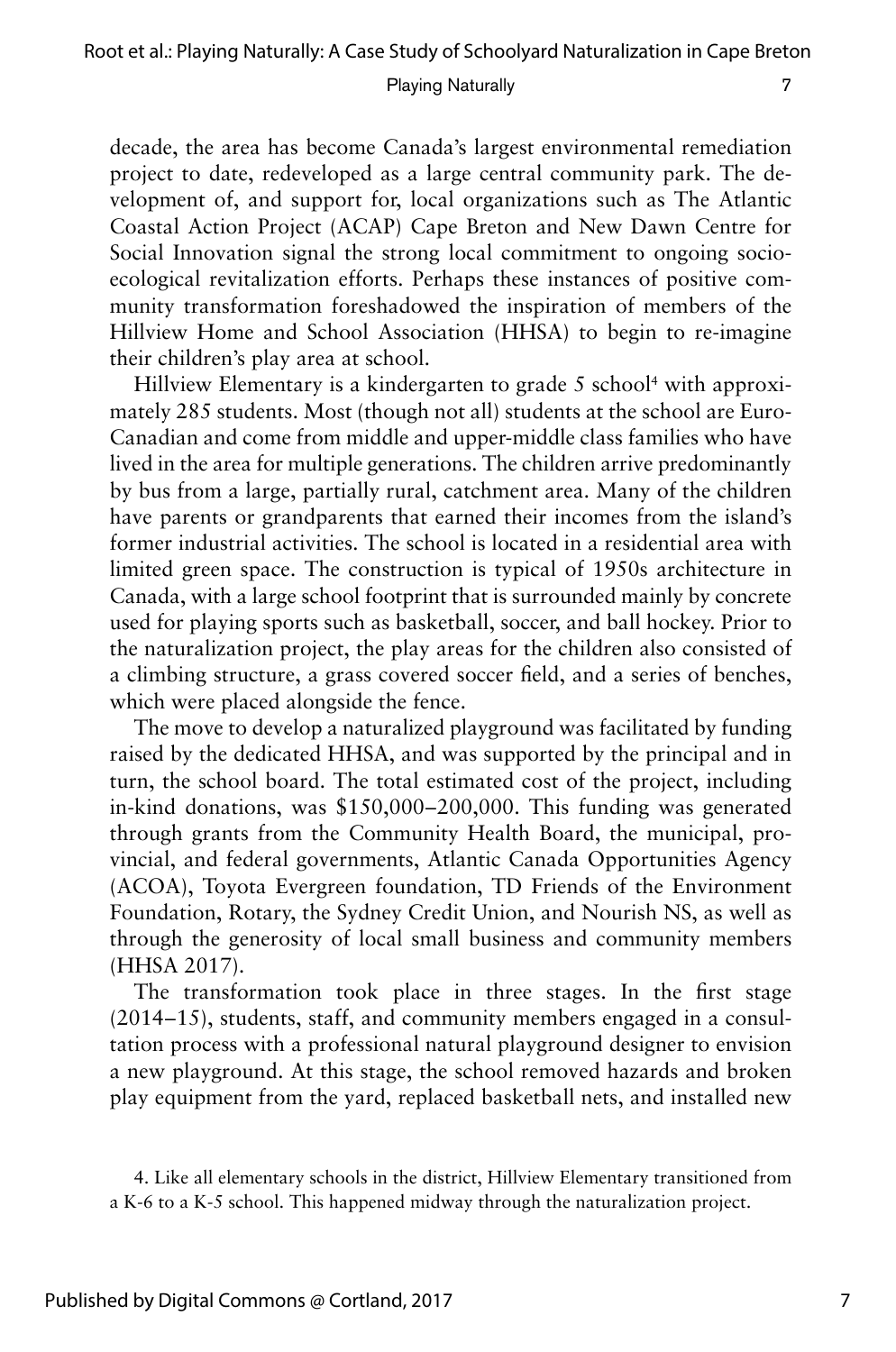play structures (some of which were built with "nature in mind.") In the second stage  $(2015-16)$ , they added natural play elements (log walk, boulders), repaired the soccer field, initiated tree planting, began work on an outdoor classroom, completed fence art, and installed hill slides and a tire climber. In the final stage  $(2016-17)$ , they continued the development of the outdoor classroom, in addition to carrying on with planting. They also created butterfly gardens in the final stage (HHSA, 2017).

## **Research Design**

#### **Methodology**

It was the significance of the context that compelled the selection of case study methodology (Merriam, 1998; Stake, 2010; Yin, 2009) for this research; although there is a great deal of literature available around the impact of naturalization on school grounds, there is little that explores naturalization in a post-industrial, economically vulnerable, municipality. Case study methodology seeks to develop a deep understanding of one or several specific units or cases as opposed to a broader but shallower understanding of a number of cases. While this paradigm may limit true generalizability of the research, case studies do offer rich, deep, and complex narratives about specific social contexts that can also be more generally relevant (Hammersley, Foster, & Gromm, 2000). The investigation lent itself to an inductive approach, which allowed us to gain holistic insights on the multiple realities that were constructed by the individuals involved.

#### Data Collection Methods

Prior to data collection, we received ethics approval from both the Cape Breton University Research Ethics Board and the Regional School Board. We obtained written informed consent from the children's parents, and oral consent from the children themselves. We made it clear to the children and parents that despite having parental permission, only those children who were interested themselves in participating would be interviewed. No inducements were offered to anyone, and both parents and children maintained the right to have the child withdraw from the study at anytime. They were informed that a limit to this right to withdraw would occur once the data was aggregated for analysis. We maintained anonymity and confidentiality of the participants, and security of the data. We refrained from taking photographs of any child and we blocked out any images of other children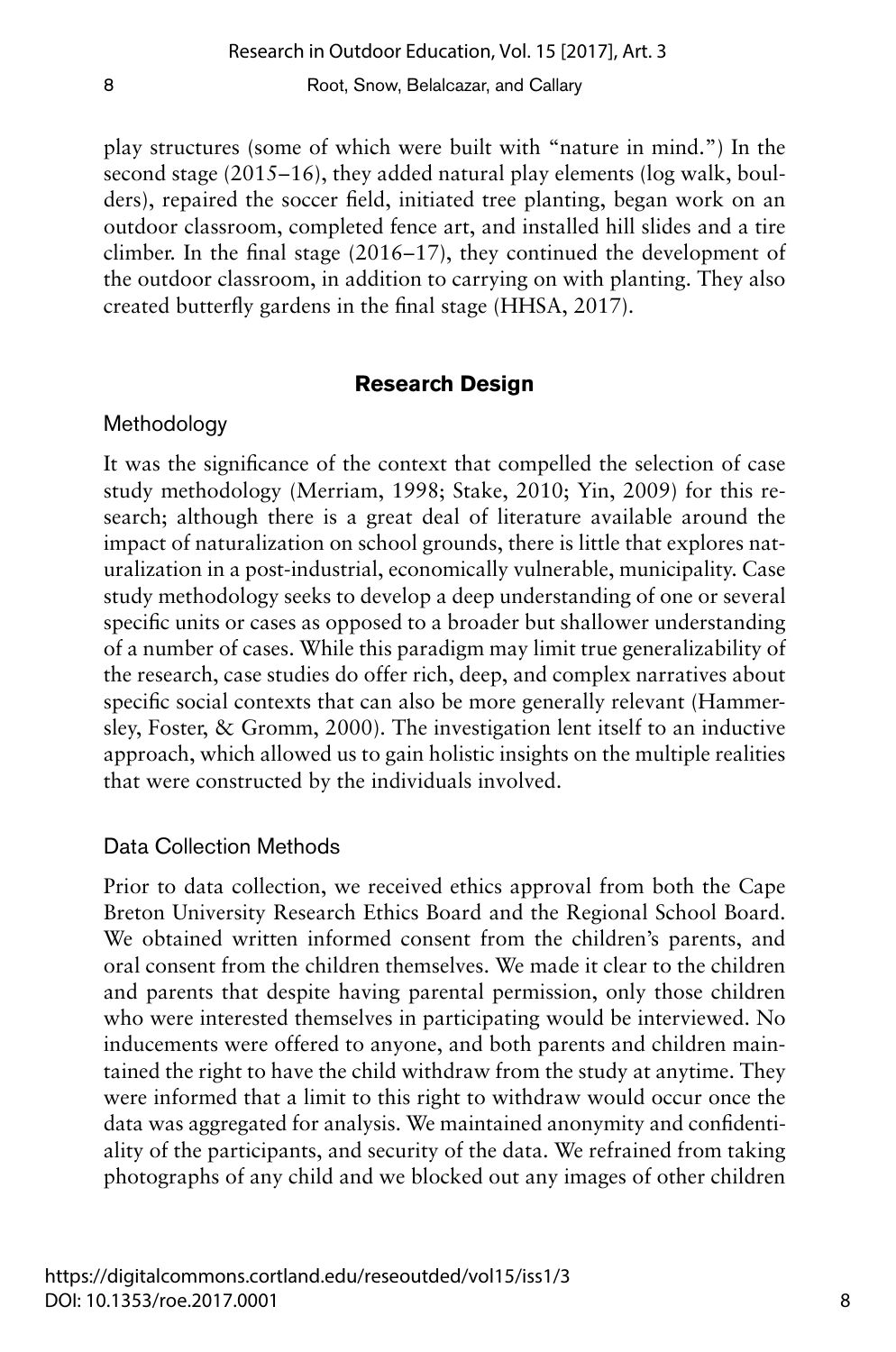Root et al.: Playing Naturally: A Case Study of Schoolyard Naturalization in Cape Breton

Playing Naturally 9

that may have inadvertently been photographed by the participants prior to storing the photographic data.

The study included two phases of data collection: Phase One took place prior to the schoolyard transformation, while data collection in Phase Two occurred following the reconstruction and naturalization of the playground. In Phase One, we employed photovoice (Strack, Magill, & Mcdonagh, 2004) and one-on-one conversational (semi-structured) interviews with 15 children evenly dispersed between grades 2, 4, and 6. During Phase One, student participants, whose initial invitation to participate came from their classroom teachers, were provided with digital cameras and individually took 10 photos of their current playground. We instructed them to focus on areas in which they enjoyed playing. During the interviews, students reviewed and told stories about their photos to explain their playground experiences and desires.

Ten participants returned for Phase Two: These returning students had been in grades 2 and 4 at the time of Phase One and had advanced to grades 3 and 5. In this second phase, they participated in one of two focus groups in which we asked students to reflect on their play experiences in, and desires for, the newly transformed playground. We asked questions that were as open-ended as possible about their play experiences so as to avoid prompting for responses specific to naturalization. The one-on-one interviews in Phase One, and the focus groups in Phase Two, were audio recorded and transcribed for data analysis.

Clearly, the data collection methods in Phase One and Phase Two were varied. The reason for this variation in method was a combination of a time constraint and our commitment to being respectful of the school's (our community partner's) needs. As community-based researchers, we felt that it was most appropriate and respectful to work within the forum that the school was able to offer to us for data collection during Phase Two, which occurred at the very busy end-of-year time. We acknowledge that this inconsistency may be perceived by some to be a limitation to the study's findings. However, we felt that the data available to us was of merit and that it did not strongly impact our overall findings.

#### Data Analysis Methods

In this study, we drew on constructivist grounded theory (CGT) (Charmaz, 2006) as a specific method of thematic data analysis only. While CGT was not an entire methodological framing for our study, nor did we seek to generate a concluding theory, we chose to follow some aspects of CGT's data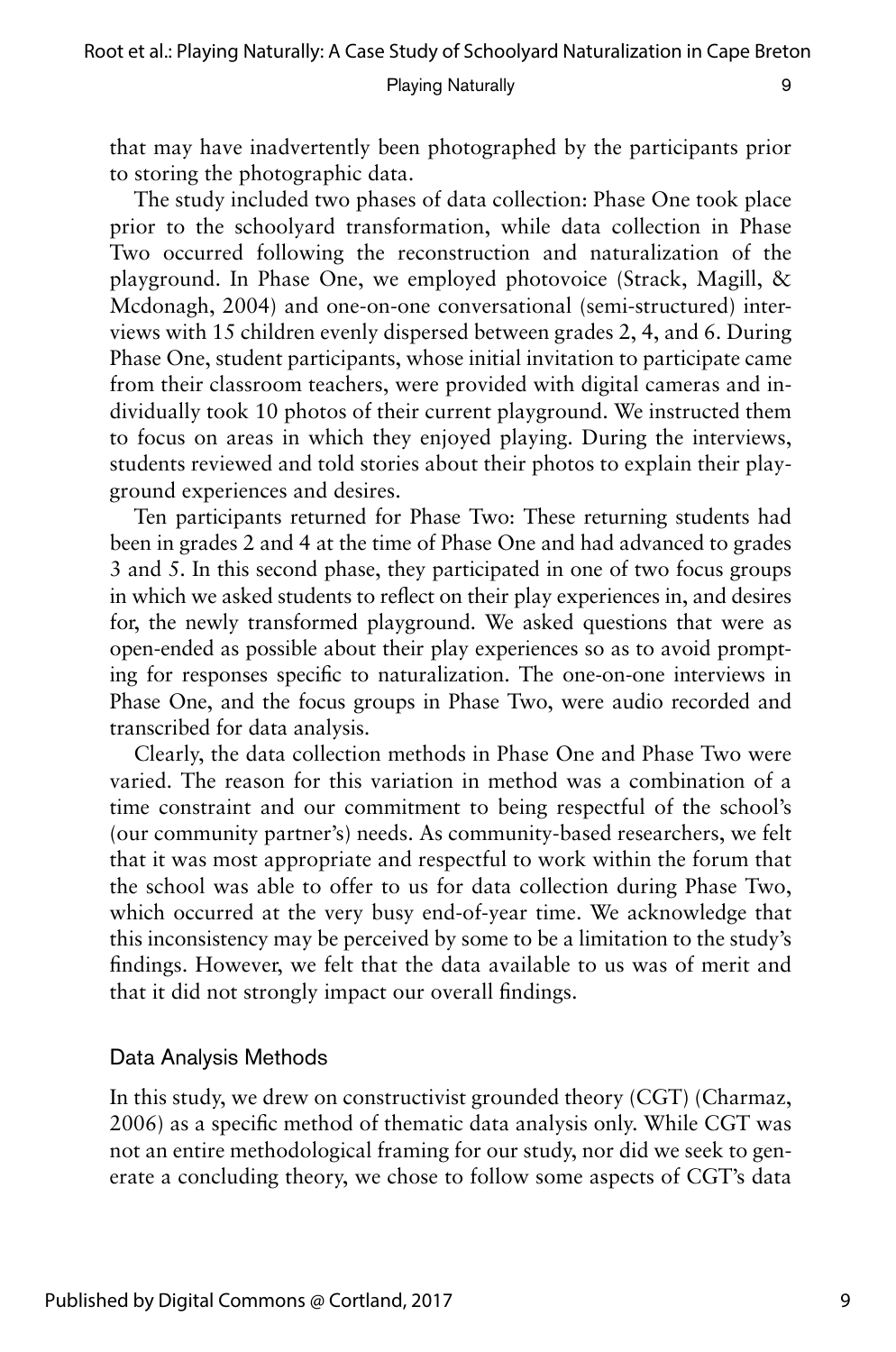analysis protocol. For example, we recognize that sensitizing concepts from our professional knowledge, and from prior literature reviews, impacted our ongoing subjective analysis of the data. Furthermore, as is congruent with CGT, we remained attentive to our ongoing analysis of the data, beginning with conversations at the inception of the project. We formalized our analysis with both initial and focused thematic coding (Charmaz, 2006) of the transcribed data, resulting in a collection of meta- and sub-themes that were supported by participant quotations. Notably, the collaboration of four researchers during our ongoing analysis, and our commitment to continuously reviewing and reaching consensus about the codes, themes, and interpretation, increased the trustworthiness of our data analysis.

#### **Results**

#### Nature Connections

Several themes characterize the ways children connected, or did not connect, with nature during their outdoor play. In both Phase One and Phase Two, children expressed desires for more natural features. Their comments conveyed both intentional and unintentional engagement with nature, which was manifested through their description of a variety of play formats.

**Desire for more nature.** The children's reflections in Phase One (prior to playground naturaliz]) clearly articulated their desires for more nature in their playground. Several children noted the limited number of existing natural elements, such as "only one tree [in a particular area]," and that "there is tons of space, but there is not enough grass; it's mostly concrete." Children articulated their desires for more grass, flowers, trees, and "a peaceful garden with a stream." One student suggested that, "People would enjoy [the playground] if there was more sand to dig in."

During Phase Two, children revealed that they still desired more nature. In contrast to Phase One, where their capacity for imagining diverse play was limited, in Phase Two they described how they envisioned using the new features they desired. Several children longed for trees that were big enough to climb. One child imagined her dream playground with "an edible apple tree somewhere grassy . . . and shady . . . We can pick those apples and use them for the breakfast program." Suggestions also included new ways to use existing natural features, such as making a skating rink where the ice naturally occurs, and turning the gazebo into a campsite.

Finally, in Phase Two, many of the children expressed a desire to "use the new playground, not [just] at recess." One suggested that "Teachers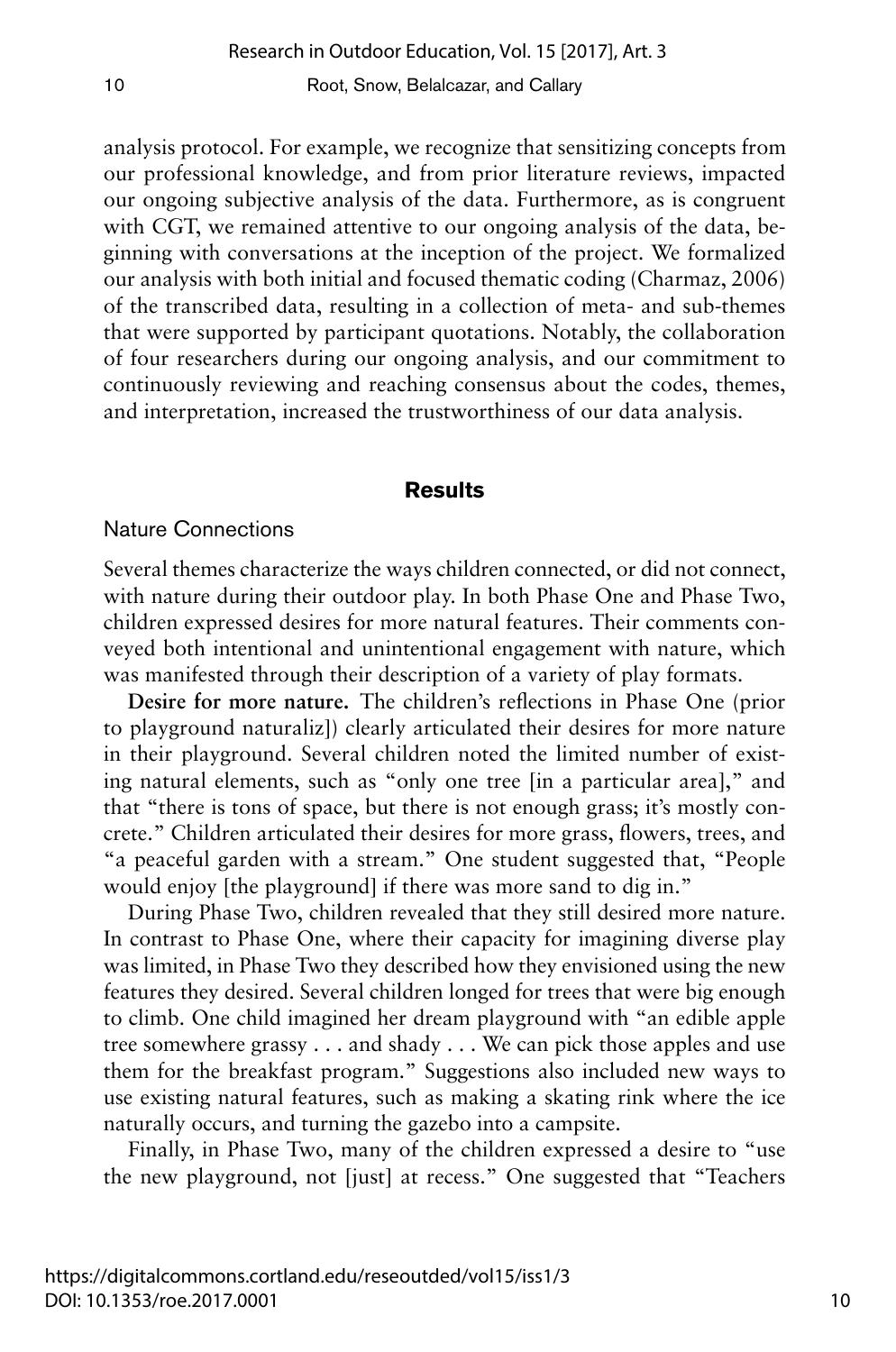could use outdoors for actual subjects, maybe like we are doing weather in science and maybe we could go outside and see different things for science." Another stated, "We haven't done anything yet, but we're going to do a volcano soon." In other words, the students seemed quite keen for increased opportunities to be in the outdoors even during their curricular studies.

**Engagement with nature.** In both Phase One and Phase Two, children shared anecdotes that highlighted the ways in which they engaged with nature. In some instances, their engagement with the natural world seemed to be intentional, while in others it was more incidental or unintentional.

In Phase One, children described several types of occasions when they engaged with natural features or spaces. They described resting and quietly talking with friends near grassy hills and shady trees, and explained that they would often seek trees for shelter from the rain and sun. Several children appreciated the aesthetics of natural features, such as the treetops (beyond the fence), the colourful garden, and the "pink pollen that looks pretty." They described key natural places intimately, such as a particular favourite tree branch for swinging, a landmark tree that serves as "home base" for tag, and bushes that are home to caterpillars and moth eggs. Snow play (fort building, sliding, and balancing) was also a key winter activity with an obviously naturally occurring feature.

In Phase Two, the children's statements revealed that they persisted with the many nature-oriented activities they had engaged in prior to and during Phase One, such as "babysitting baby caterpillars," seeking quiet grassy spaces in the shade for solitude and friendship, and creative snow play in the winter. However, new nature-oriented activities also seemed to emerge in the children's descriptions of their naturalized playground experiences. They described new imaginary games such as "playing store" with props such as bark, sticks, and rocks. One child enthusiastically described using logs and rocks for Parkour. Several children discussed using logs for walking, balancing, and sitting. They also reported that walking the track was fun because it was built with stones and bridges, and they found running to be more fun because of the new hills. Many of them also referenced the new natural features as being important landmarks in games of tag or as meeting points for informal clubs or social groups.

#### Play Features

The children identified the playground's features with which they played. We noticed that some of these features were not intentionally built for play and others were built intentionally for play.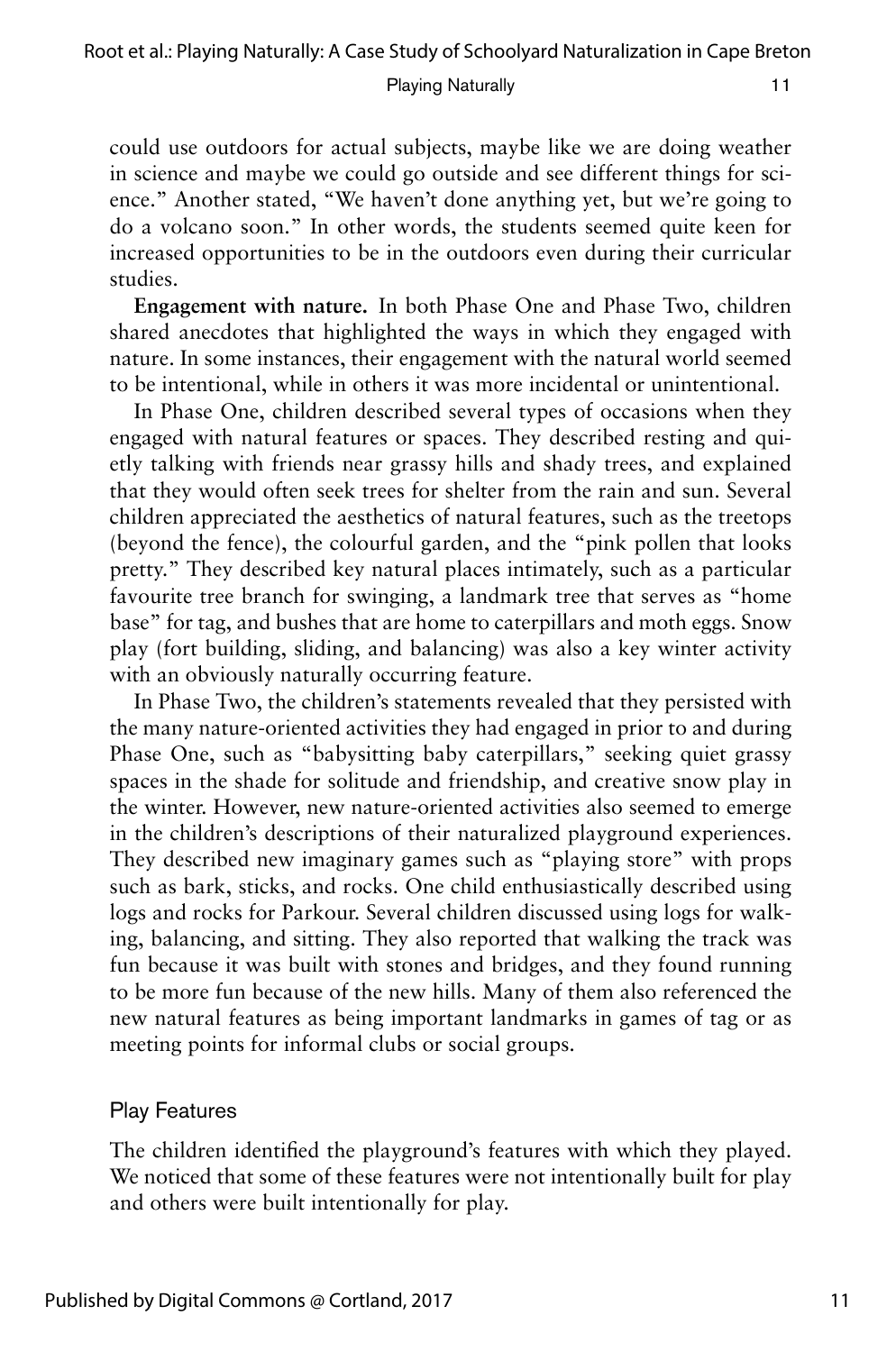In Phase One, the children spoke at length of features in their playground that were not intentionally built for play, on which they played nevertheless. These features did not encourage the children to engage with nature. Examples included stairs and railings, dumpsters, ledges, school walls and doors, and the fence: "Sometimes we just kind of sit on the railing there, by the stairs" and "Sometimes we'll hide behind the dumpsters." The results from Phase Two indicate that the children relied much less on these features, instead focusing their attention on naturally occurring elements such as the trees, the hill, a large rock, and the snow in winter: "The hill in the front, we always make slides on that in the winter time," and "You know that rock that's kind of tilted? That's our meeting place."

In both Phases, the children spoke about features that were intentionally built for play, but in which nature was not a primary focus. Examples included the soccer field, the basketball court, and the jungle gym. Regarding the grassy field, one child said: "We play soccer here. It's a big wide and open space to play games." Another child said, "Here is the small jungle gym. Here is the place you climb off and you can hide here and there. You can climb up on these [pointing at the monkey bars], but be careful not to fall off!" Before the schoolyard naturalization initiative, in addition to the basketball hoops, there was also a funnel ball bucket raised to approximately 10 feet. This was removed in the naturalization process. Of the bucket, one child said, "Nobody uses that. You throw a ball up in it, it falls out one of these holes, but it's way too high for everybody. No one can really use it, all I use it for is playing pole tag." In Phase Two, the children spoke favourably about the new features that were built for play, with nature in mind. The changes to their playground encouraged more diversity in play, and the children discussed how strategically placing equipment led to using natural features more often. For example, one child said: "With the new slide, more people play on the hill." Another child said, "Normally we play with the logs, we walk across them or sit on them."

#### Movement

The children mentioned various ways in which they moved in their playground both before and after the greening initiative. In particular, the children spoke about being active, playing skill-based games, and being still (or an absence of movement).

In Phase One, the children took pictures of areas in which they liked to be active: pavement, branches, hills, and the field, on which they would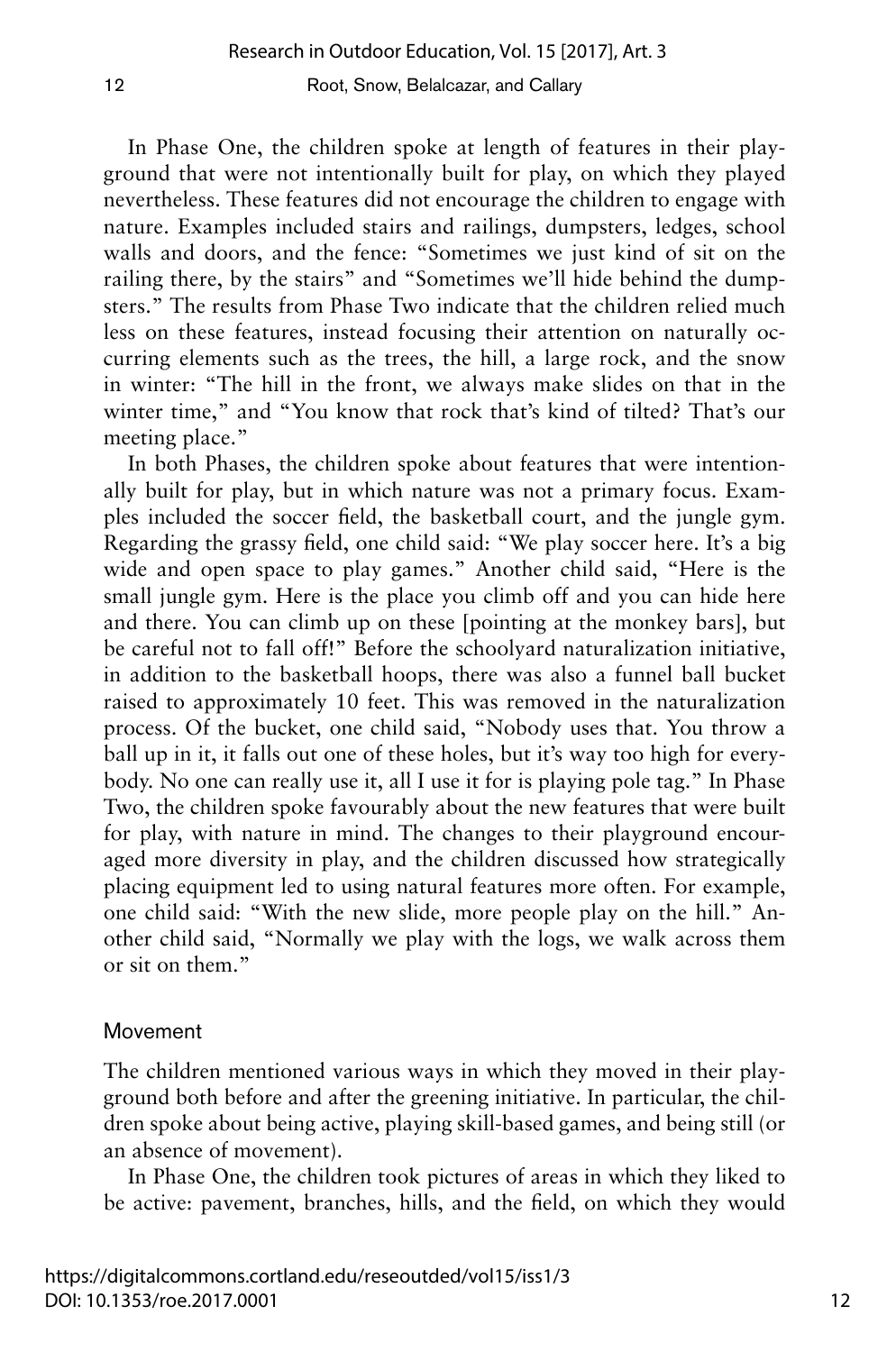skip, swing, slide, or tumble, respectively. In particular, the children seemed to yearn for more intentionally built environmental features for active movement. One child said, "You're not allowed to climb on the benches, but people try to climb them a lot. It's fun when there's snow along the side of the fence. People try to balance there, and it's almost like rock climbing." Another child said, "We play a game called 'Conspiracy' where you can only take three steps and then you have to throw the ball. The game is played here because you can hide behind the dumpsters." We noticed from the children's comments during Phase Two that the new features helped them to be more active. As one child said, "I like running around and going over the bridge, around the log, then up the tire track and down the slide." Another child concurred: "I like running on the track, and when I get to the top of the hill, I don't stop running, I just jump and then it makes me feel like I'm flying!" It was apparent that while the children found ways to be active before the playground naturalization, they were also able to be active in engaging with the new features.

The children discussed at length playing games that involved skills such as throwing or kicking a ball (basketball, soccer), ball-handling (ministicks), or gymnastics. In Phase Two, in addition to these skill-based games, the children recounted using the new features to do Parkour: "We use the rocks that we can do Parkour over," and "I like the natural elements used for Parkour. We usually balance on the logs."

In Phase One, the children elaborated on activities in which movement was absent. These were often typical indoor activities that they had taken outside, like colouring or reading. Furthermore, they were often not engaged in activity at all: "Sometimes we sit behind the dumpsters"; "A lot of times, we sit on the ledge by the cars, to just talk"; "Usually trucks and trains pass by. Sometimes my friends just sit there and watch them." In Phase Two, there was only one quote regarding the absence of movement, and it was in reference to the playground pre-naturalization "The old playground was very boring. There was almost nothing to do, unless you liked to kick around the ball or play basketball, which I didn't. I just sat on the bench and coloured." This could indicate that the children were more active post-naturalization.

#### Risk, Rules and Well-being

Prior to the playground naturalization, the children's comments frequently displayed tensions between the children's desire for free play spaces and the school's safety rules. For example, in one student's discussion of a small alley used to connect one play area to another she stated, "This was where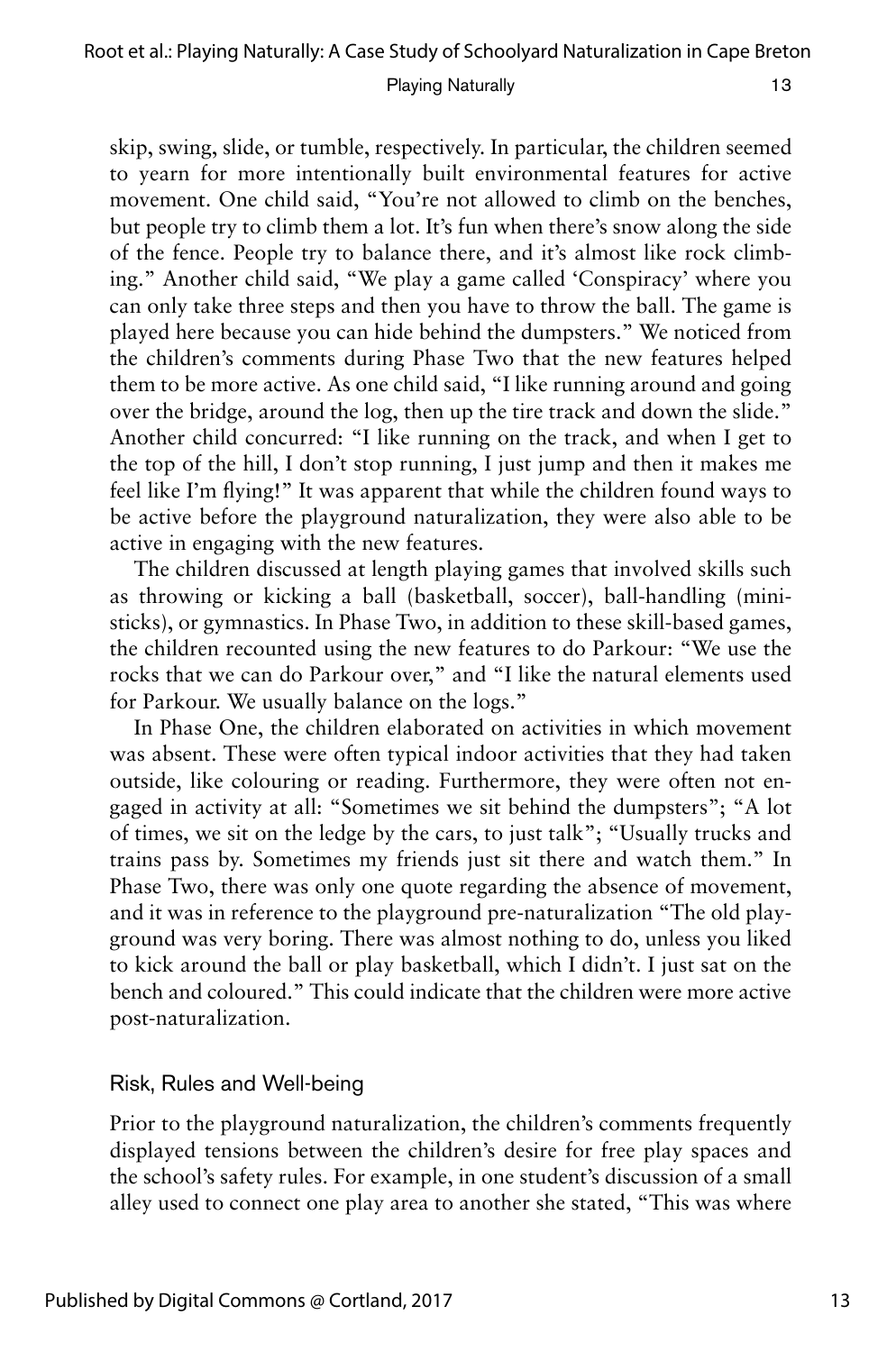we used to go up, but someone got hurt, so they put a board there so no one can get through." Another student acknowledged the need for rules to ensure safety while at the same time identifying her and her classmates' blatant disregard for the rules: "It's not that safe to be there. It says 'Don't touch' and you're not allowed over there, but everybody is over there." Students were safety aware to the extent that they also identified safety issues in the designed play equipment as well: "The lily pad things to get up to the playground, I find that we need something else there, because those are not safe." Further, students referenced that muddy shoes posed an inconvenience, resulting in school rules to stay on the pavement during wet days.

Post-naturalization, the number of comments about safety declined, and these changed in tone. Students' comments illustrated a greater awareness of the school outdoor environment in relation to issues of safety and wellbeing: "People are leaving food outside and then the seagulls are coming down, and there are too many seagulls," which leads to the rule, "No food outside: because they're leaving litter outside." Several students also expressed appreciation for time outside to breathe fresh air, stating that it made them feel calmer.

#### **Discussion and Conclusions**

Teachers, administrators, and other educational staff, (who care deeply about student well-being and schooling experiences), have recently faced a significantly contentious climate in Cape Breton and throughout Nova Scotia. Following several intense rounds of contract negotiations, which pitted teachers against government and union representatives, teachers were bound by a controversial legislated contract in the spring of 2017. Moreover, school boards in our region seem to face financial austerity, as evidenced by many school closures and reduced teaching and support positions in the region. More broadly, throughout North America, barriers to outdoor learning in public schools proliferate and include (perceived) high costs, lack of availability of buses, safety and liability concerns, lack of adequate training for teachers, and increased policies promoting standardized tests and narrow curriculum outcomes.

We contend that the Hillview Elementary schoolyard naturalization serves as a surprising and encouraging exemplar amidst this challenging context. Overall, as outlined below, our findings indicate significant positive outcomes for children of Hillview Elementary, and our study raises important questions for future consideration.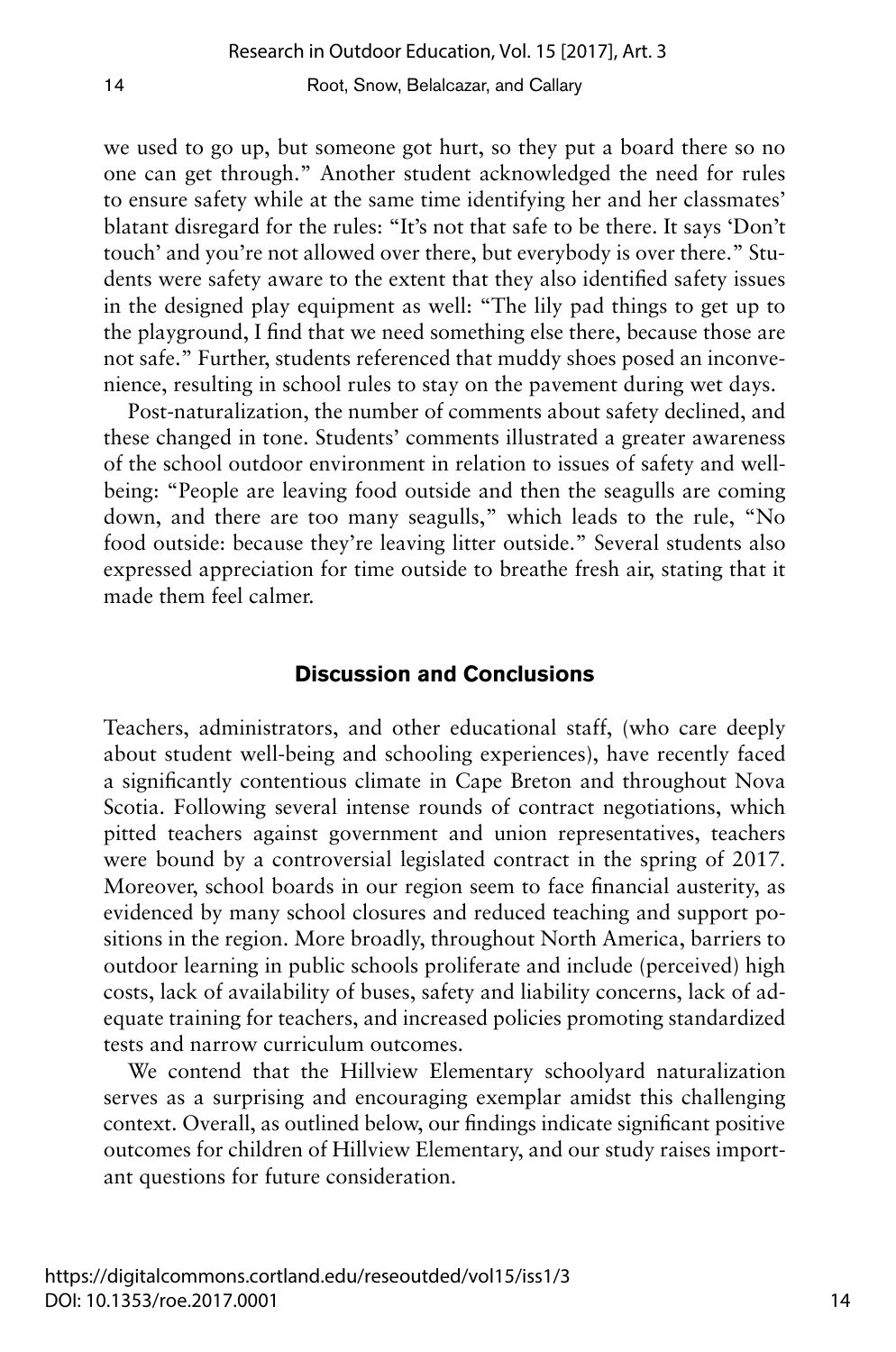#### **Benefits**

**Enriched nature encounter.** Many of the themes related to children's encounters with nature corresponded with newly implemented natural play features and the consequent ways in which the children moved throughout their transformed playground. Students often develop connection to the natural world using "movable natural materials such as sticks, branches, leaves, and stones [that] provide endless opportunities to engage in imaginative play, such as building shelters and huts" (Lucas & Dyment, 2010, p. 183) We noticed that at Hillview Elementary student play became more diverse, and students could picture themselves engaged in new activities. Of significant note is that their nature engagement became richer, and their desires were often more complex; they expressed interest in growing food, for example, and requested opportunities to learn curriculum outside. This aligns with White and Stoecklin's (1998) contention that "children judge the natural settings not by its aesthetic, but rather by how they can interact with the environment."

**Ethic of care.** Regular contact with the natural world fosters an affinity for, and love of, nature, as well as a positive environmental ethic (Moore & Cosco, 2000; Schultz et al., 2004). This fact held true in the case of students at Hillview Elementary Students' care for the immediate world around them was more evident following the naturalization of their playground. For example, they displayed concern about litter in their schoolyard, they valued fresh air, they related to and cared for small creatures such as insects, and they imagined potential ways that natural spaces might support the school community in the future. We encourage educators to respond to and build on these emergent attitudes of environmental caring to foster an enduring socio-ecological responsibility among students.

**Increased and diversified physical activity.** Following the playground naturalization, sport remained popular amongst many students who had already been engaged in that type of physical activity. Notably, however, there were more physical activities beyond sport that seemed to appeal to a broader range of students. Although the amount of physical space available did not change, the addition of the naturalized items meant that more of the area was appealing and inviting, which created more play space for unstructured movement (such as climbing) and games of low organization (such as tag). More students reported engaging in fundamental movement skills such as jumping and balancing. Dyment and Bell (2007) found that "simple design elements help to define and diversify a play space, and can dramatically shape the way that children move . . . improve motor fitness and stimulate movement" (p. 470). Our study also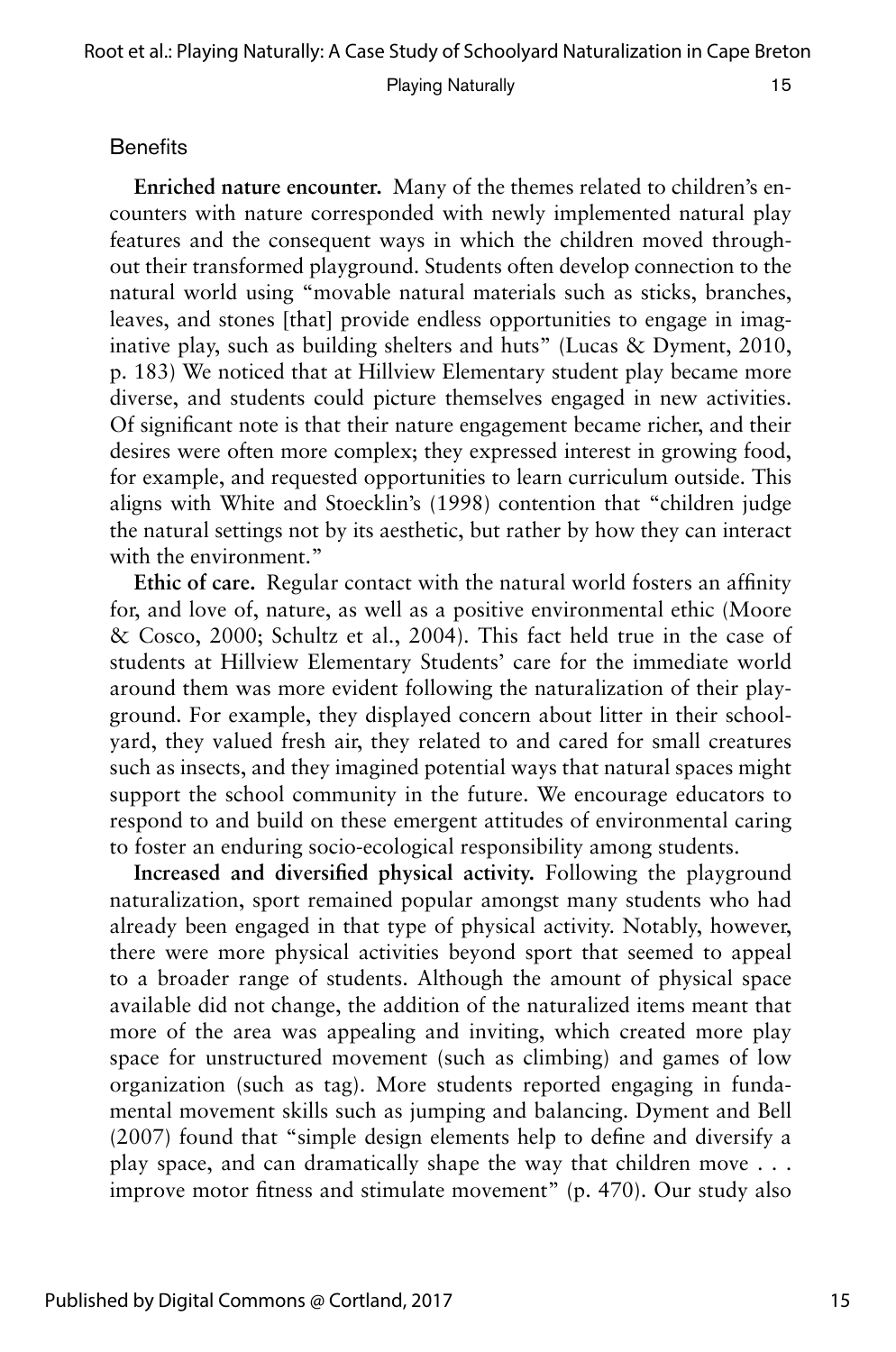found that the diversification of students' play repertoire was linked to a wider variety of natural elements available for play. This is important because "not only do different children prefer different types of environments, but also each child may prefer a different setting depending on his/ her frame of mind" (Tranter & Malone, 2004, p. 151).

#### **Complexities**

While the benefits of the naturalized playground were made clearly evident in this case study, we were intrigued to encounter two issues that merit further discussion: 1) possibilities for greater formalized outdoor learning and 2) the issue of safety and risk amidst a culture of liability litigation.

**Curricular outdoor learning.** First, following the naturalization, the majority of students expressed a strong desire for more time outside and in particular for the opportunity to learn curricular objectives in the outdoors. Several students mentioned discrete class activities that they did, or anticipated doing, outside. The examples they mentioned included physical education class, a volcano science experiment, and a "staycation" event. While it was beyond the scope of our inquiry to discuss lesson and program plans with teachers, our impression from the students is that, as is also true of most schools in Canada, formal learning usually takes place indoors. An area that requires future research in this case is teachers' perceptions and experiences of integrated learning in the outdoors. We suggest that, with the clear success of the natural playground, the regional school board is well poised to support teacher professional development and policies in favour of formal learning in the outdoors. Questions remain about structural and systemic changes that would need to occur to enable this shift, as well as about mechanisms for providing staff training and resourced support.

**Risk and liability.** The second area for further consideration relates to safety, (perceived) risk, and liability. Teachers, administrators, and parents, as well as the students themselves, are all influenced by these factors. In North America, "safety" is often the purported limiting factor that prevents students from engaging in diverse outdoor activities during school hours. Amidst a growing culture of liability litigation, there are increasing systemic rules and norms that aim to limit students' exposure to even small levels of risk. While these begin as concerns by adults, students often internalize these concerns and become fearful of relatively benign activities. This attitude was reflected in our study by several pre-naturalization comments made by the student participants. Interestingly, the overall number of student comments about safety concerns was reduced following the nat-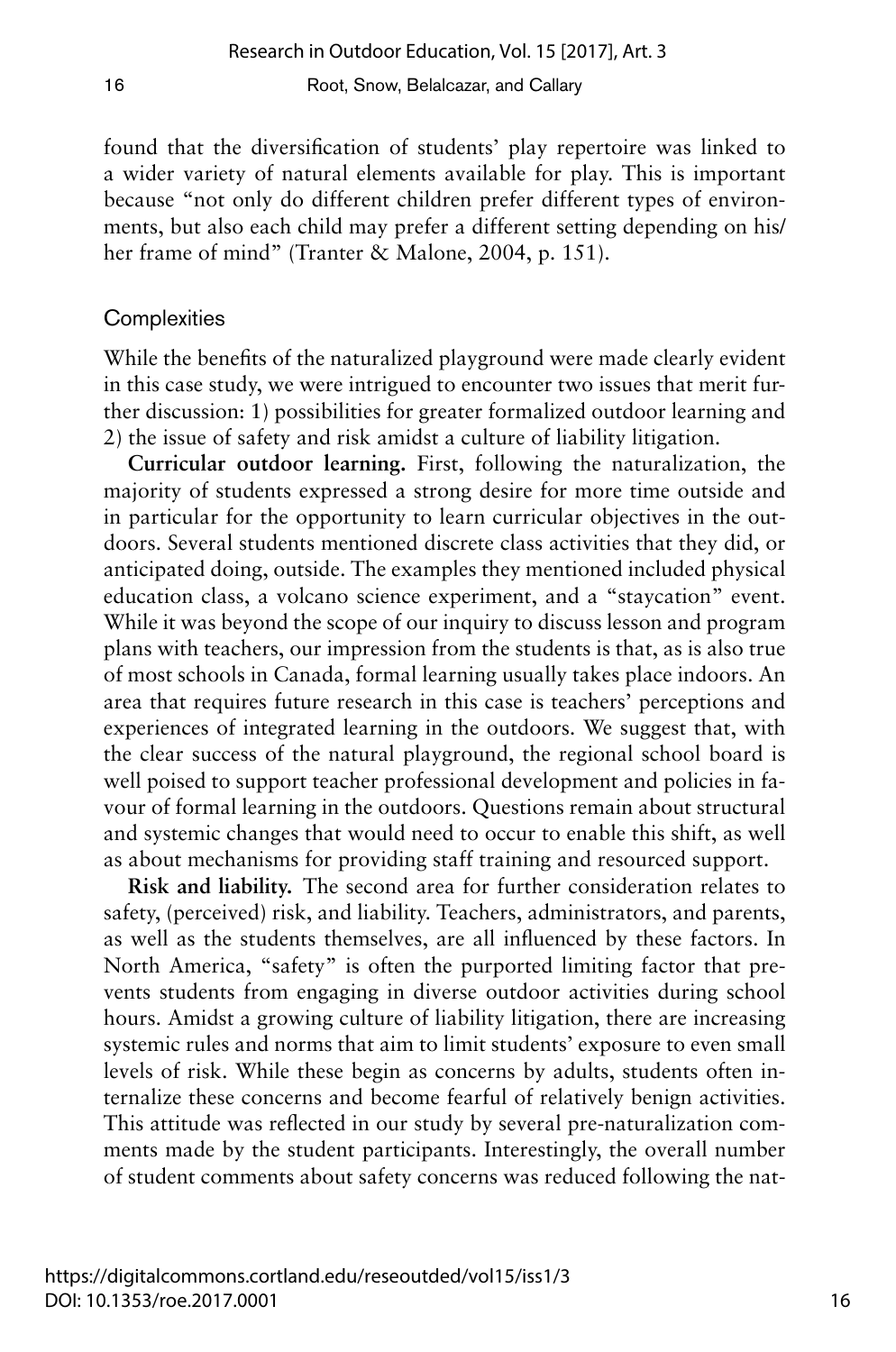uralization project at Hillview Elementary. While our data was not strong enough to make definitive claims about safety and risk, we feel that the data may indicate students' increased confidence to play in perceived risky environments following their year of playing in the naturalized environment. Emergent research comparing North American and Scandinavian approaches to outdoor learning emphasizes the important role of risk and complexity in children's play for positive social development (Bentsen, Jense, Mygind & Randrup, 2010). We hope that Hillview Elementary staff and school board administrators will contemplate these complexities as they continue to position their institution as a leader in outdoor play and learning.

#### **Conclusion**

We have only begun to see the changes in the school inspired by the transformation of the schoolyard. We observed indications of a complex web of transformations in school culture and student development. Key implications for students may be the enhanced opportunities for richer and more holistically integrated socio-ecological development and wellbeing. While for teachers, the opportunity to re-think and question current norms about the use of outside space has already begun. Furthermore, for the community, the beatification of the space (a project driven by parents) provides opportunity for community pride and rejuvenation. We celebrate Hillview Elementary—teachers, students, parents, staff, and administrators—for the leadership they have shown in the imperative work of fostering strong childhood-nature experiences.

#### **References**

- Austin, M. L., Martin, B., Mittelstaedt, R., Schanning, K., & Ogle, D. (2009). Outdoor orientation program effects: Sense of place and social benefits. *Journal of Experiential Education, 31(3), 435-439. Retrieved from http://* search.proquest.com/openview/263f15 b79e4389e04b8612fdc0b8efb0 /1?pq-origsite=gscholar
- Bentsen, P., Jense, F. S., Mygind, E., & Randrup, T. B. (2010). The extent and dissemination of udeskole in Danish schools. *Urban Forestry & Urban Greening*, *9*(3), 235– 243. doi:10.1016/j.ufug.2010.02.001
- Charmaz, K. (2006). *Constructing grounded theory: A practical guide through qualitative analysis.* London: Sage Publications Ltd.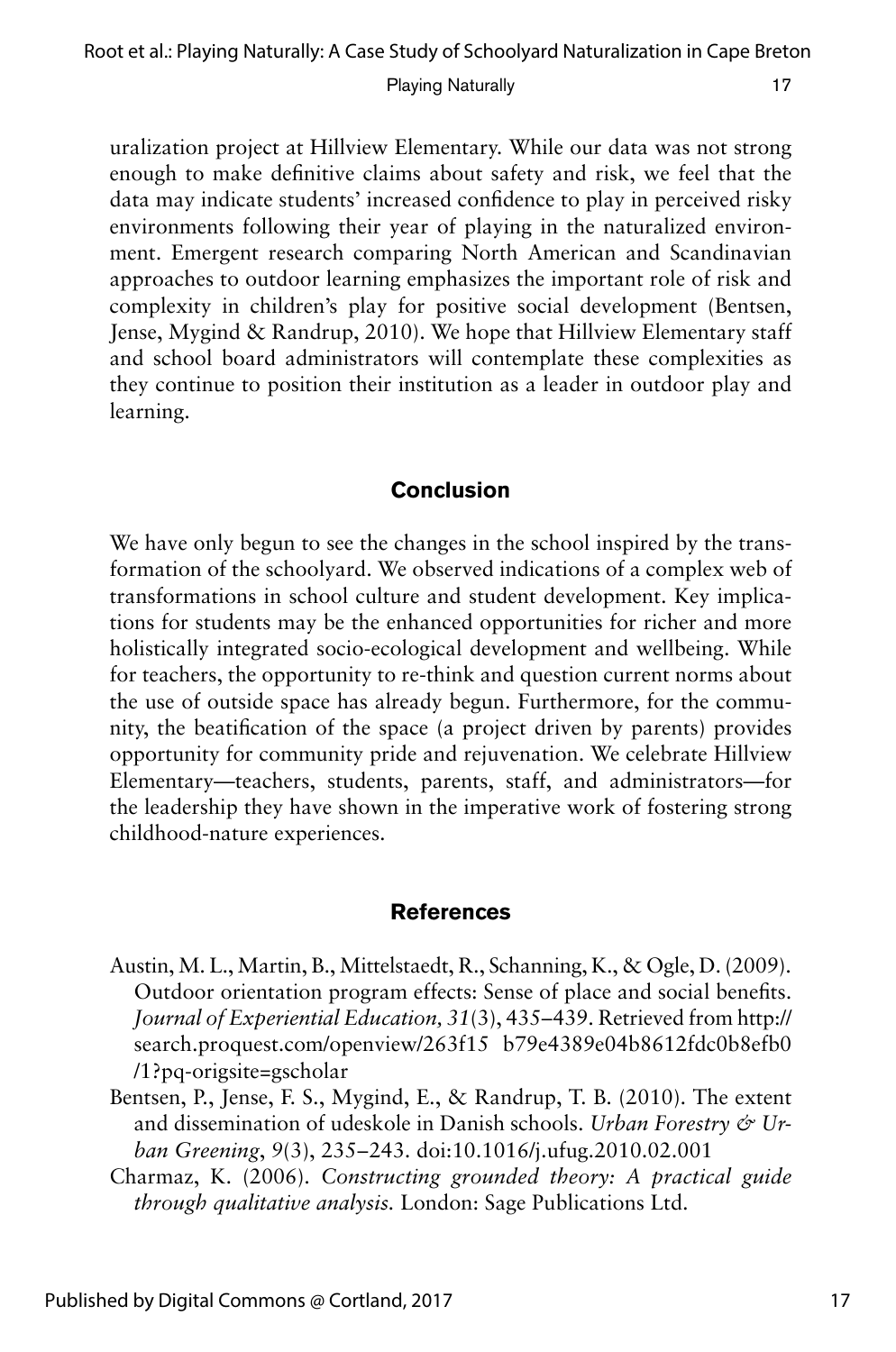- Chawla, L., Keena, K., Pevec, I., & Stanley, E. (2014). Green schoolyards as havens from stress and resources for resilience in childhood and adolescence. *Health & Place, 28*, 1–13. Retrieved from: http://dx.doi.org /10.1016/j.healthplace.2014.03.001
- Clements, R. (2004). An investigation of status of outdoor play. *Contemporary Issues in Early Childhood, 5*(1), 68–80. Retrieved from www.cie .sagepub.com
- Dyment, J. E. (2005). Green school grounds as sites for outdoor learning: Barriers and opportunities. *International Research in Geographical and Environmental Education, 14*(1), 28–45. doi:1038-2046/05/01 0028-18
- Dyment, J. E. & Bell, A. C. (2007). Active by design: Promoting activity through school ground greening. *Children's Geographies, 5*(4), 463–477. doi: 10.1080/14733280701631965
- Fjortoft, I. & Sageie, J. (2000). The natural environment as a playground for children: Landscape description and analysis of a natural landscape. Landscape and Urban Planning, 48(1-2), 83-97. doi: 10.1016/S0169 -2046(00)00045-1
- Hammersley, M., Foster, P. and Gomm, R. (2000). Case study and theory. In: Gomm, R., Hammersley, M. and Foster, P. eds. *Case Study Method: Key Issues, Key Texts.* pp. 234–258. London: Sage.
- Hamarstrom, J. C. (2012). Perceptions of naturalized playgrounds: A qualitative study. All Graduate Theses and Dissertation (Master's thesis). Retrieved from http://digitalcommons.usu.edu/cgi/viewcontent.cgi ?article=2246&context=etd
- Hillview Home and School Association [HHSA] (2017). Unpublished internal report.
- Lucas, A. J. & Dyment, J. E. (2010). Where do children choose to play on the school ground? The influence of green design. *Education, 38*(2), 177–189. doi:10.1080/03004270903130812
- Merriam, S. B. (1998). *Qualitative research and case study applications in education*. San Francisco: Jossey-Bass Publishers.
- Moore, R. & Cosco, N. (2000). *Developing an earth-bound culture through design of childhood habitats, natural learning initiative.* [Conference paper at People, Land and Sustainability: A Global View of Community Gardening, University of Nottingham, UK, September 2000]. Retrieved from www.naturalearning.org/earthboundpaper.html
- Muderrisoglu, H. & Gultekin, P. G. (2015). Understanding the children's perception and preferences on nature-based outdoor landscape. *Indoor and Built Environment, 24*(3), 340–354. doi: 10.1177/1420326X13509393 Mygind, E. (2007). A comparison between children's physical activity levels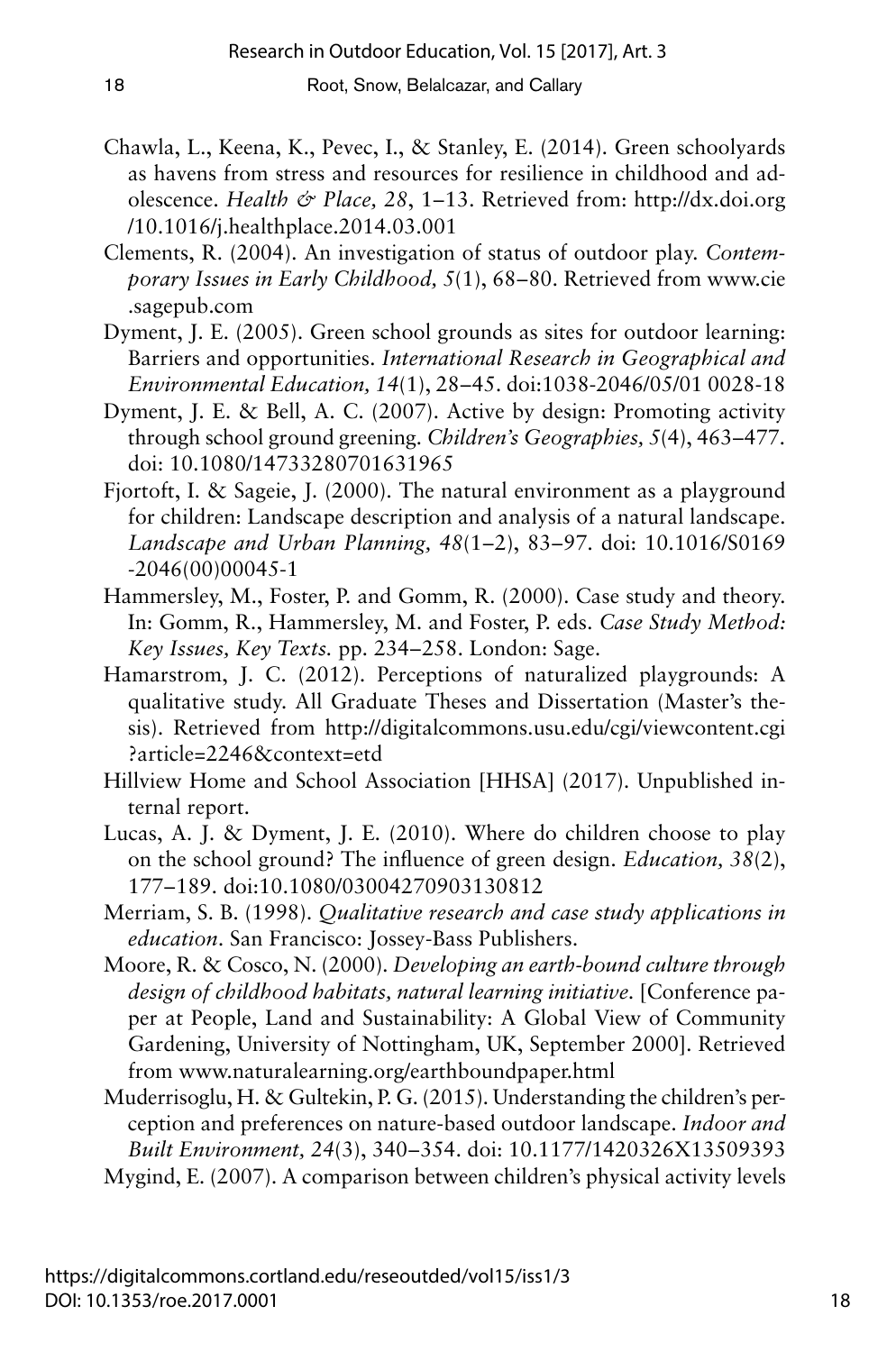at school and learning in an outdoor environment. *Journal of Adventure Education and Outdoor Learning, 7*(2), 161– 176. doi: 10.1080 /14729670701717580

- Natural Learning Initiative (NLI). (2012). *Benefits of connecting children with nature, why naturalize outdoor learning environments* [Brochure]. Retrieved from: https://naturalearning.org/sites/default/files/Benefits%20 of%20Connecting%20Children %20with%20Nature\_InfoSheet.pdf
- Raffan, J. (2000). *Nature nurtures: Investigating the potential of school grounds*. Retrieved from https://www.evergreen.ca/downloads/pdfs/Nature -Nurtures.pdf
- Rautio, P. 2012. "Being nature: Interspecies articulation as a species-specific practice of relating to environment." *Environmental Education Re*search, 19(4), 445–57. doi: http://dx.doi.org/10.1080/13504622.2012 .700698
- Roszak, T., Gomes, E. & Kanner, A. (1995). *Ecopsychology*. San Francisco, CA: Sierra Club.
- Schneller, M., Duncan, S., Schipperijn, J., Nielsen, G., Mygind, E., & Bentsen, P. (2017). Are children participating in a quasi-experimental education outside the classroom intervention more physically active? *BMC Public Health, 17*(1), 523. doi: 10.1186/s12889-017-4430-5
- Schultz, P., Chiver, C., Tabanico, J., & Khazian, A. (2004). Implicit connections with nature. *Journal of Environmental Psychology*, 24(1), 31–42
- Stake, R. E. (2010). *Qualitative research: Studying how things work*. New York, NY: Guilford Press.
- Strack, R. W., Magill C., & McDonagh, K. (2004). Engaging youth through Photovoice. *Health Promotion Practice*, *5*(1), 49-58. doi: 10.1177 /1524839903258015
- Taylor, A. (2011). Reconceptualizing the "Nature" of childhood. *Childhood: A Global Journal of Child Research, 18(4), 420-433. doi: 10.1177* /0907568211404951
- Taylor, A. F., Wiley, A., Kuo, F. E., & Sullivan, W. C. (1998). Growing up in the inner city: Green spaces as places to grow. *Environment and Behavior, 30*(1), 3– 27. doi: 10.1177/0013916598301001
- Tranter, P. J., & Malone, K. (2004). Geographies of environmental learning: An exploration of children's use of school grounds. *Children's Geographies, 2*(1), 131– 155. doi: 10.1080/14733280320001688813
- Wee, B., Mason, H., Abdilla, J., & Lupardus, R. (2016). Nationwide perceptions of US green school practices: Implications for reform and research. *International Research in Geographical and Environmental Education*, doi: 10.1080/10382046.2016.1207995